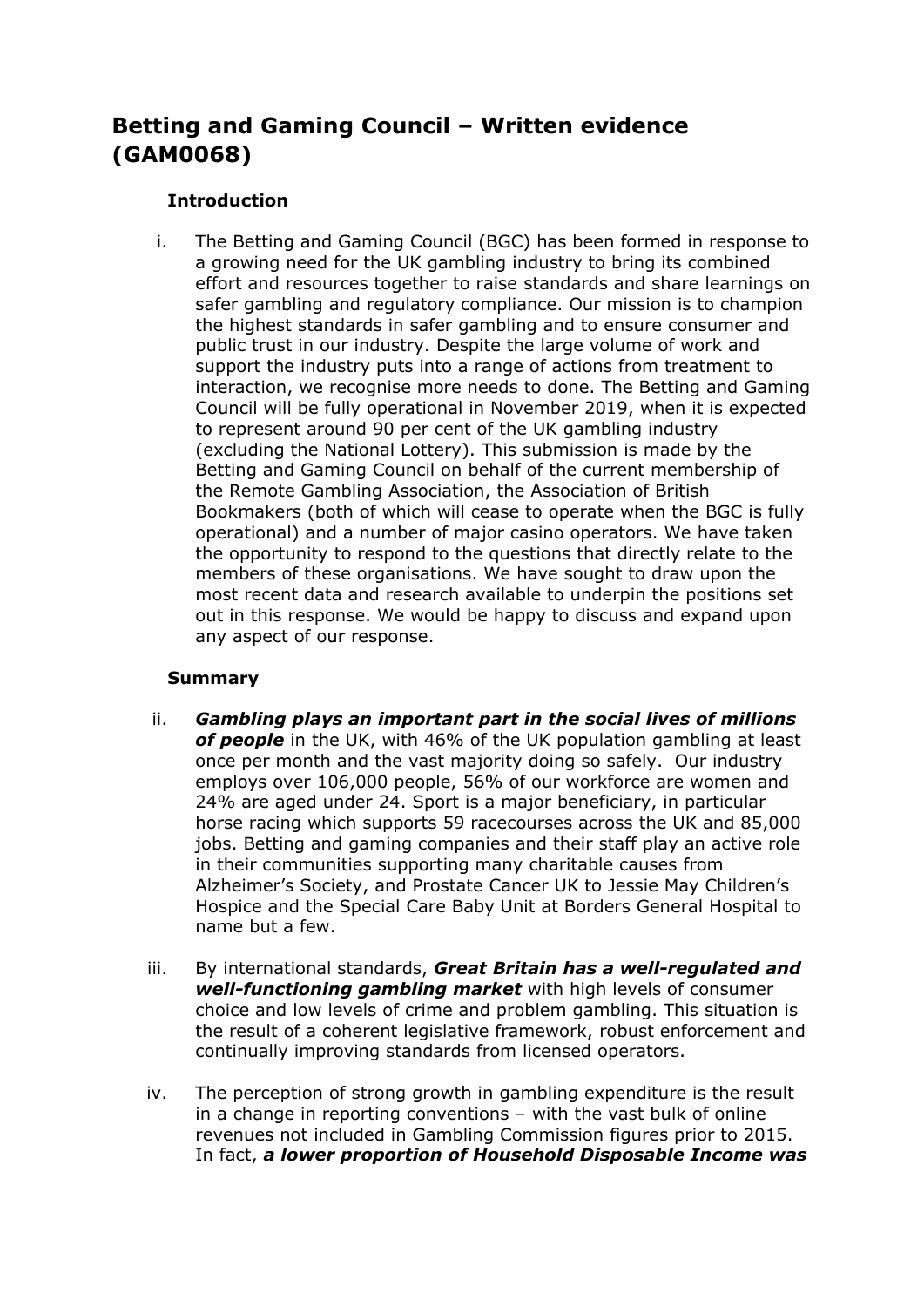*spent on gambling between 2008 and 2018 than in the period 1999 to 2006.*

- v. *Rates of problem gambling in Great Britain are stable and low by international standards and we are committed to doing more to ensure safer gambling.*
- vi. *We are investing substantial resources in developing and deploying a range of harm prevention initiatives***.** Building on independent research, our members have developed behavioural tracking systems, designed to identify harmful play and deliver a set of tiered and tailored interactions to encourage customers to stay in control of their gambling. We are also working with the Gambling Commission on patterns of play and undertaking research on game characteristics and what impact they have on customer behaviour. We are also improving the technological capability of industry selfexclusion schemes and developing trials around affordability in relation to gambling harm.
- vii. All products offered by members are strictly 18+. *Our members operate a zero-tolerance approach to anyone under the age of 18 attempting to use their products.* New age-verification measures introduced by the Gambling Commission in 2019 now mean that it is virtually impossible for any child to open an online gambling account. Age restrictions in betting shops and casinos are regularly and independently tested in line with Gambling Commission Guidance. *Reported rates of youth gambling in the UK are in decline*.
- viii. In recent years, *funding for research, preventative education and treatment ('RET') for gambling-related harm has exceeded targets* set out by the Responsible Gambling Strategy Board; and at present the Gambling Commission and GambleAware have sizeable reserves for deployment in these areas. Recent commitments from a number of Britain's largest operators (an additional £100m for treatment services over the next four years) along with Department of Health plans for a network of NHS clinics will lead to a significant expansion of RET services. We continue to support and fund existing services delivered by Gordon Moody Association, GamCare's 120 treatment centres located throughout the UK and their youth outreach programme, the National Gambling Helpline, YGAM and Netline. Through continued funding by our industry over more than 20 years, these charitable services are able to provide free of charge treatment, support & advice services for anyone affected by gambling. There may be merit in carrying out a new detailed assessment of what services are required, how effective they are and the most appropriate mechanisms for funding.
	- ix. *A more expansive, pragmatic and coordinated approach to gambling research may be required* – particularly given increased funding. We would support a further nationwide gambling prevalence study to better inform decision making.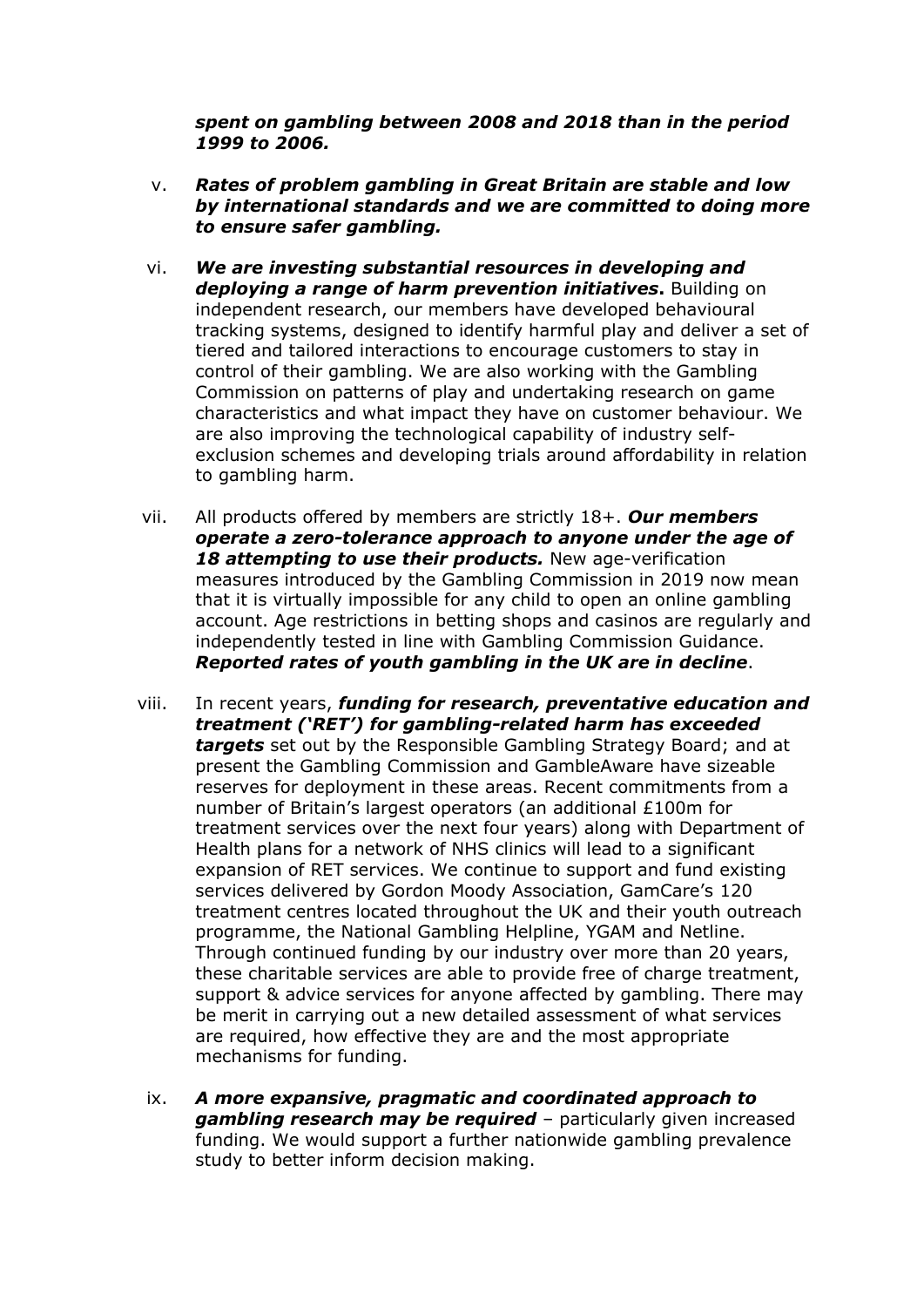- x. *Public education should be a focus of any strategy to reduce harms.* Our members continue to fund and support a range of initiatives in this area.
- xi. In recent years, *there has been a raising of standards in the responsible promotion of gambling*. This has been the result of both our members' efforts and closer engagement with regulatory bodies – including the use of technology to empower consumers to block or receive advertising. The ability for operators licensed by the Gambling Commission to advertise in Britain provides an important means for customers to identify legal from illegal operators.
- xii. *The Betting and Gaming Council is firmly committed to providing a safe and enjoyable gambling experience and we will work with politicians, the government, regulator and stakeholders to further improve this experience for all our customers.*

# *Q1. Are the three primary aims of the Gambling Act 2005 being upheld?*

1.1Based upon the evidence available, the primary aims are - to a large extent - being upheld. We consider evidence in relation to the three objectives below.

# **Preventing gambling from being a source of crime or disorder**

- 1.2On the basis of data available, licensed gambling in Great Britain is almost entirely free from criminal involvement from an operational or ownership perspective. The UK has been highly successful in suppressing the development of a black market for gambling. This is likely to be the result of laws to permit the range of betting and gaming products that consumers wish to play; the maintenance of taxes (with some exceptions) at reasonably sensible levels; and by effective enforcement by the Gambling Commission and other relevant authorities. Other European countries with more restrictive regulation than the UK have experienced much higher levels of illegal gambling.
- 1.3In 2016, the Gambling Anti-Money Laundering Group (GAMLG) was formed to increase the gambling industry's ability to combat money laundering. GAMLG is chaired by a former Director General of the National Crime Agency and works in collaboration with the Gambling Commission.
- 1.4The main source of quantitative evidence in this area relates to offences under the Gambling Act 2005. Official data shows that in 2016, 140 defendants were proceeded against at magistrates courts for offences under the 2005 Act (down from 208 in 2012). <sup>1</sup>The overwhelming majority of these (129) were for the unlicensed supply

 $1$  Between 2011 and 2016, the official youth gambling surveys measured participation by 11-to-15-year-olds; in the 2017 and 2018 surveys, the sample was expanded to include 16-year-olds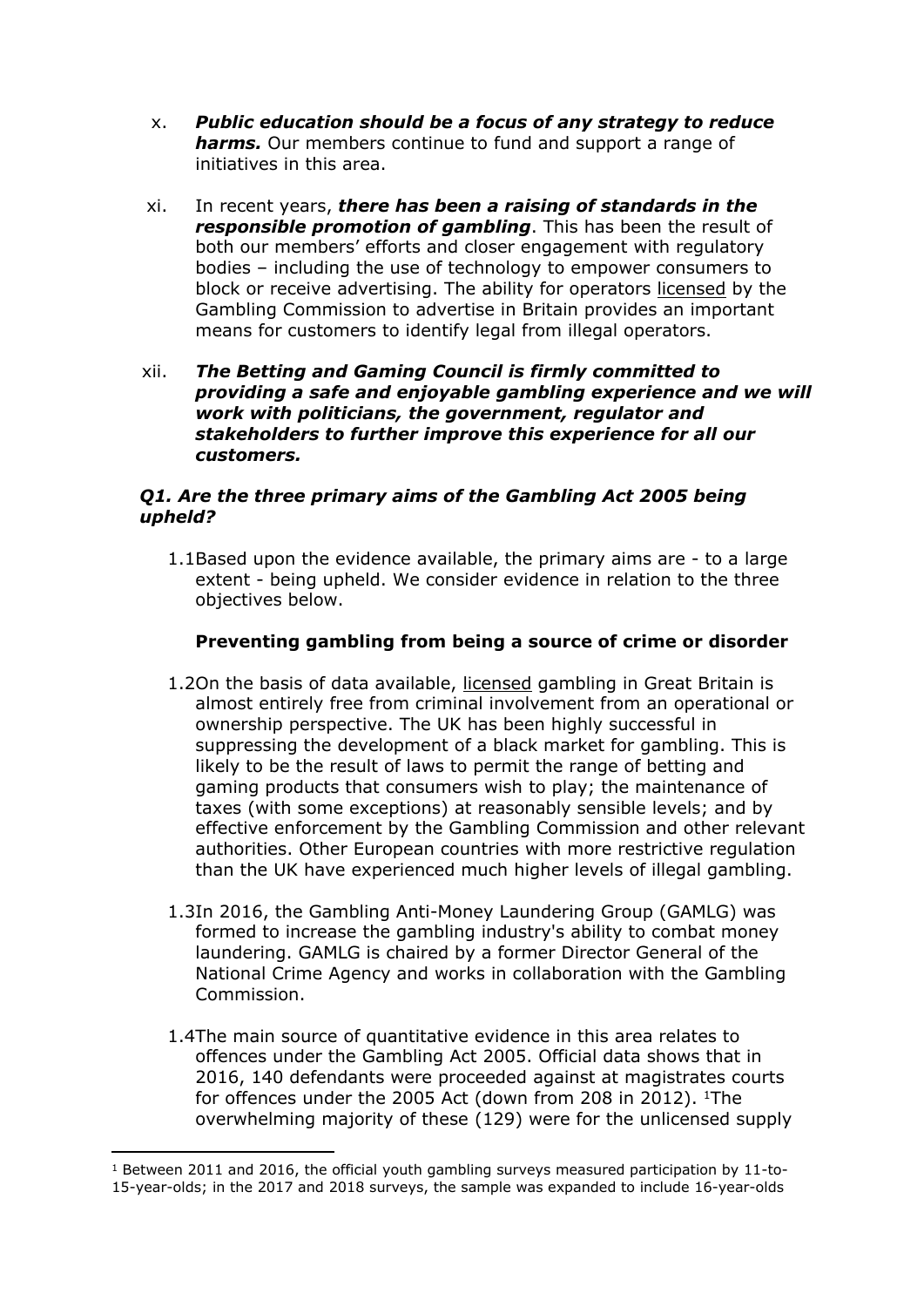of gambling facilities. Separately, in 2018/19, the Gambling Commission took action against 31 remote unlicensed operators. It is worth noting that fiscal and regulatory interventions that potentially distort the market (especially online) are possible and that a growth in a black market may still be possible under the structure of Gambling Act 2005 (e.g. the taxing of free bets gives a material cost advantage to black market operators).

#### **Non-compliance**

- 1.5The Gambling Commission adopts a vigorous approach to regulatory compliance. In 2018/19, the regulator carried out 1,200 compliance assessments on licensees.
- 1.6During the same period, a total of £19m of divestments by gambling companies were made in relation to regulatory investigations (through penalties on operators). This reflects an increasingly stringent approach to enforcement by the regulator. In the year to April 2019, the Gambling Commission revoked five operating licences and issued warnings or conditions to a further eight companies. The regulator also revoked 20 personal licences and issued warnings to a further eight personal licence holders.

### **Gambling-centred crime**

- 1.7According to the 2015 National Risk Assessment by HM Treasury, gambling is classified as a "low risk" activity in terms of facilitating money-laundering: *"The 2015 NRA assessed overall that the gambling sector was less attractive to criminals than other sectors and less exploited to launder significant volumes of criminal funds. Due to the continued lack of evidence of the use of the sector for money laundering on a significant scale, the sector continues to be assessed as low risk for money laundering. Neither regulated nor unregulated gambling are judged to be attractive for terrorist financing, and we have seen no evidence of these services being abused by terrorists, so the terrorist financing risk associated with the sector is low."*
- 1.8Our members are increasingly diligent in reporting suspicious activity, such as source of funds, to the Gambling Commission and other relevant authorities. Members have also introduced enhanced social responsibility measures and capabilities, especially around customer due diligence such as Know Your Customer (KYC) and affordability that further strengthen licensee capabilities in this area.
- 1.9Further, the industry has a long history of working with law enforcement to minimise risks in this area. The Safe Bet Alliance was developed in partnership with the Metropolitan Police, Community Union, the Institute for Conflict Management and other stakeholders. In 2016, the Safe Bet Alliance won the Metropolitan Police Service 'Police and Security' Award, for providing intelligence that led to a reduction in robberies and was described by the Association of Chief Police Officers (ACPO) as 'not only an effective tool for reducing violent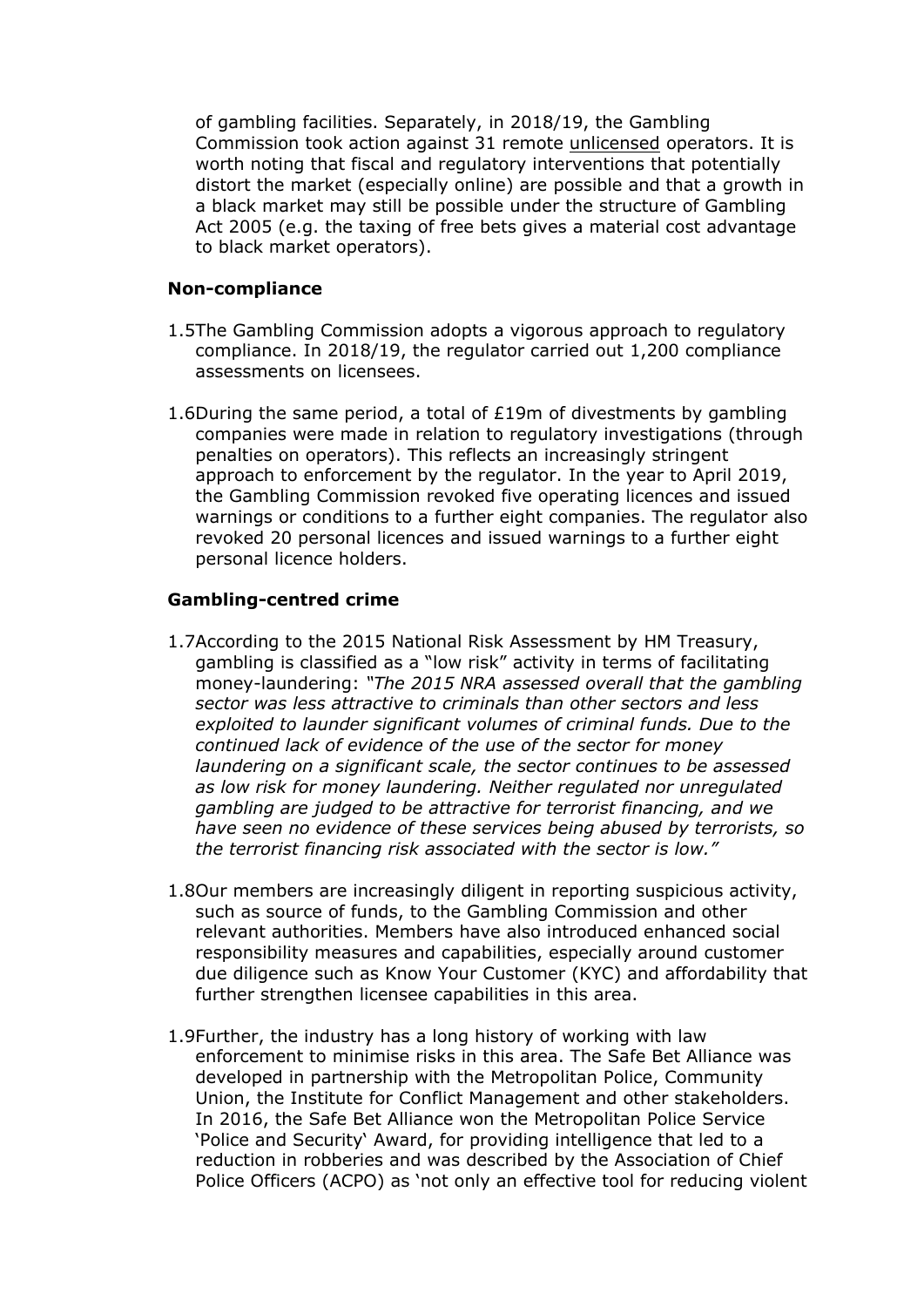crime, but also a clear example of best practice for partnership working."

1.10 There have been very small instances of crime being perpetrated through breaches in betting integrity. Such instances have often been traced back to non-UK organised crime, but overall betting markets for UK customers have been relatively free of match-fixing.

# **Ensuring that gambling is conducted in a fair and open way**

1.11 The vast majority of gambling activity in Great Britain is carried out in a fair and transparent fashion. Government and Gambling Commission data shows very small levels of fraudulent activity; and most people who gamble in this country do so with companies licensed by the regulator.

# **Competition and Markets Authority investigation**

1.12 Following an investigation into online gambling in 2016 by the Competition and Markets Authority ('CMA'), a number of large licensees gave undertakings to amend practices and guidance was issued to all licensees to ensure high standards across the industry. This included providing clearer information, reforming restrictions on withdrawals and account dormancy. We believe that the investigation has been successful in raising standards of fairness and transparency across the industry.

# **Dispute arbitration**

1.13 Our members are fully committed to operating sustainable businesses that properly identify risk and protect customers. Complaints about bets placed with operators are dealt with by the operator in the first instance however where a satisfactory resolution for the customer is not possible, an independent adjudicator will make an impartial judgement. This is provided by the Independent Betting Adjudication Service (IBAS), the principal alternative dispute resolution provider for gambling in Great Britain. In 2017/18, it considered 5,186 cases of which 3,595 were ruled upon. In 1,923 cases, IBAS ruled in favour of the operator; in 1,445 cases resolution was achieved without the need for a ruling; and in 227 cases IBAS found in favour of the customer. In total, £656,805 was refunded to customers (representing 0.004% of gross gambling yield) as a result of IBAS arbitration. The number of cases however was down by over 10% from the previous year.

# **Public perceptions and revealed attitudes**

1.14 The Edelman Trust Barometer, indicates that gambling is trusted only somewhat less (at 30%) than business in general (at 40%) and higher than social media companies. In addition the Barometer found that more than three in four Brits believing that CEOs should take the lead on change rather than waiting for the government to impose it. To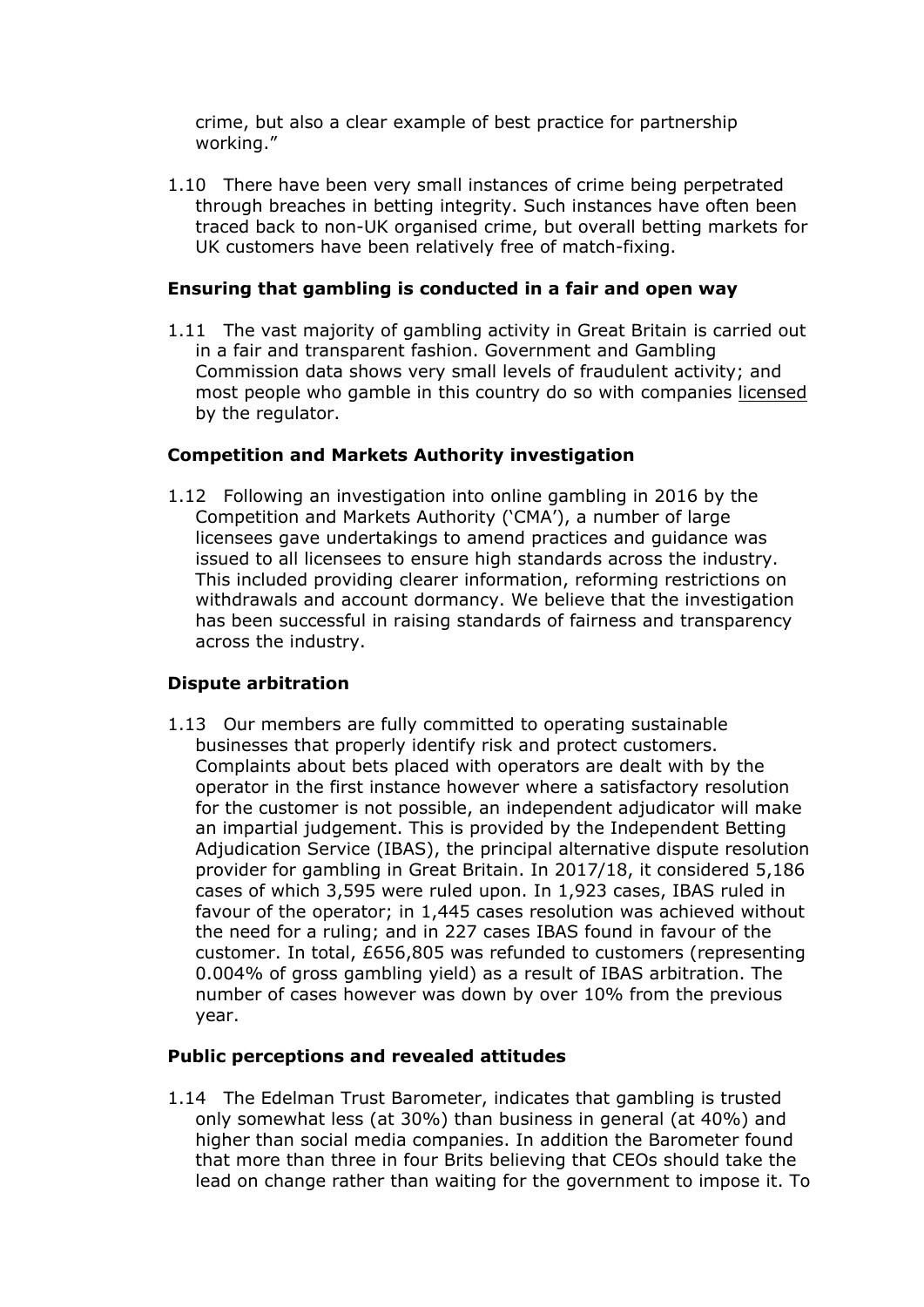this end our members and business leadership will not simply wait for further legislation, we will take action now to address public and political concerns. This is demonstrable through voluntary action already taken to address concerns on TV advertising, safer gambling funding and affordability.

### **Protecting children and other vulnerable persons from being harmed or exploited**

- 1.15 We currently provide a range of harm prevention measures and are investing substantial resources in developing and deploying new harm prevention initiatives.
- 1.16 All licenced operators are required to offer players the ability to set deposit limits, allowing players to take control of the amount of money they can spend over a specified time period. Online the customer is able to set a deposit limit at registration and at any time during play. The deposit limit cannot be increased within the same 24 hours and if the customer wants to decrease their deposit limit this has immediate effect. These tools provide the player the opportunity to take control of the amount they are prepared to spend in a session.
- 1.17 Operators continually monitor patterns of account based play making thousands of interventions each month to prevent harm occurring. Building on independent research, our members have developed these behavioural tracking systems to identify harmful play and deliver a set of tiered and tailored interactions to encourage customers to stay in control of their gambling.
- 1.18 Our members provide self-exclusion schemes which bar the customer from using their services. We are continually improving the technological capability of these schemes.
- 1.19 The BGC is leading a group of major operators to develop an industry model for assessing affordability risk across operator customer bases, using a combination of socio-demographic and credit data to identify players who would be subject to due diligence checks.
- 1.20 We support calls for banks to enable customers to block gambling transactions as a further way for people to stay in control.
- 1.21 It is illegal for anyone under the age of 18 to use our members' products. A number of recent or proposed changes are likely to further reduce youth participation in gambling. These include the requirement by remote operators to verify age prior to deposit and play; the DCMS consultation on raising the minimum age of scratchcard play from 16 years to 18 years; and the decision by a large number of arcade operators to try to prevent unaccompanied gambling by under-16s on low-stake/low-prize Category D machines.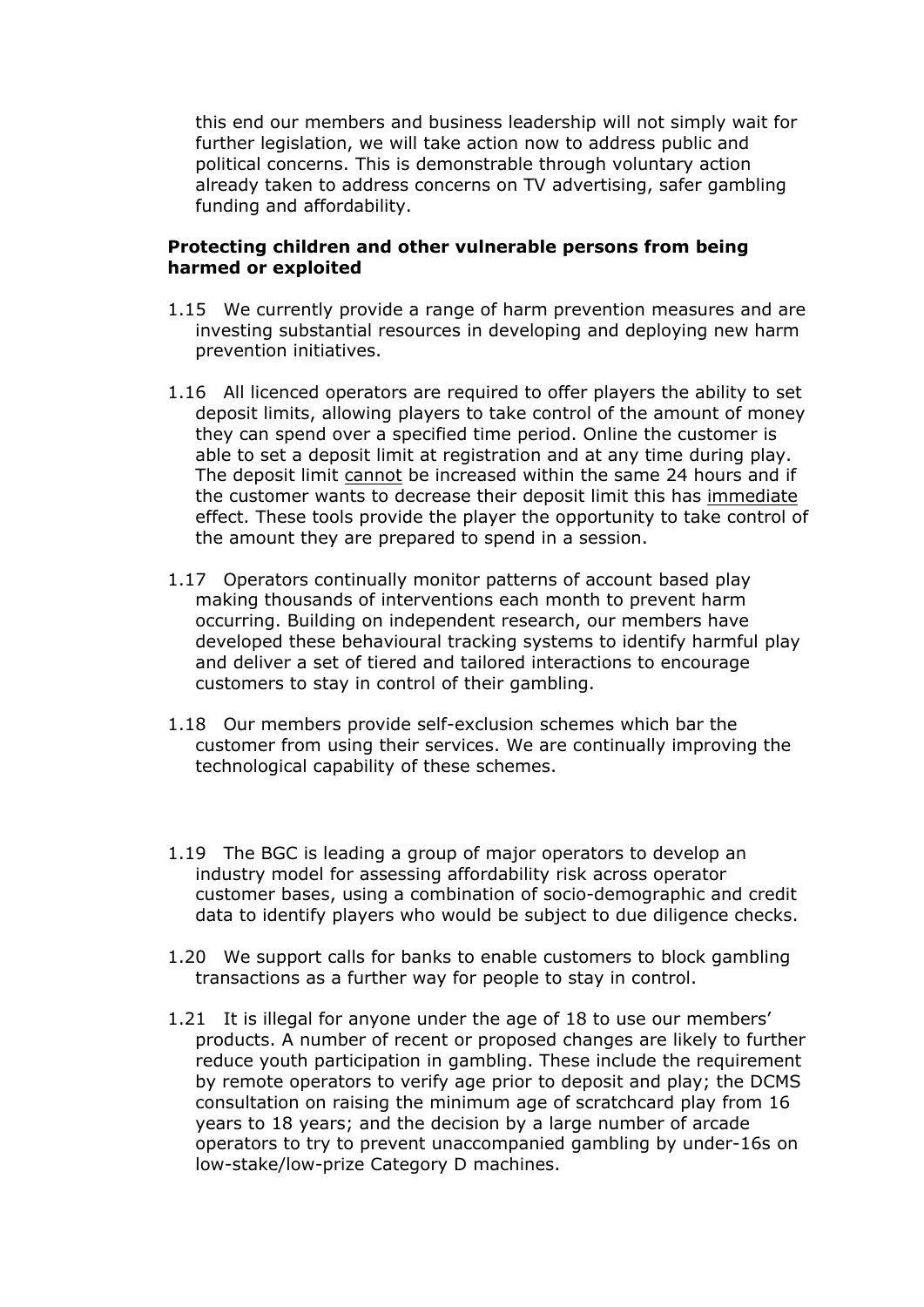## **Problem gambling among children**

- 1.22 A number of steps have been taken to ensure that children and the vulnerable are protected. Under the Gambling Act 2005 fruit machines were banned in take away food shops and other non-arcade premises such cafés, restaurants, minicab and taxi offices. This was to ensure that children and other vulnerable people are not exposed to gambling in certain non-gambling premises.
- 1.23 According to official estimates, 39% of 11-to-16-year-olds are likely to have gambled at least once in 2018. While this is relatively high (the adult population estimate of gambling participation is 59%), the overwhelming majority of gambling by children appears to be legal – private betting or gaming (e.g. card games) with family and friends; National Lottery products; and low-stake gaming machines in arcades. We recognise that there are arguments in favour of raising the minimum age for all commercial gambling to 18 years – but this is not something that we are best placed to comment on as all products provided by our members are strictly for those over the age of 18.
- 1.24 Reported rates of gambling by children have declined significantly in recent years. Between 2011 and 2017, past-week gambling by 11-to-15-year-olds fell from 23% to 12%<sup>2</sup>. Gambling by children on agerestricted products appears to be relatively low – much lower for example than for consuming alcohol<sup>3</sup>. Between 2011 and 2017, pastweek gambling on age-restricted products fell from 14% to 6%. These patterns were observed across each age and gender cohort. Past-week rates of online gambling also halved – from 2% in 2011<sup>4</sup> to 1% in 2017. A significant proportion of this online activity appears to have taken place under parental consent. The Gambling Commission youth gambling report found that around half of past-year online gamblers aged 11-16 are gambling online (non-lottery) with parental permission. This suggests that educating parents about the risks of underage gambling may be a useful area to focus on in the future.
- 1.25 Estimates of problem gambling among 11-to-15-year-olds (using the DSM-IV-MR-J screen, designed for use with children) have been published since 2014. The reported rate of problem gambling in this age group was 0.7% in 2014; 0.6% in 2015 and 2016; and 0.9% in 2017. Caution should be exercised in attempting to draw conclusions about changes in problem gambling rates between surveys. Over the course of the five surveys where problem gambling has been measured, the mean number of children diagnosed is less than 20 per year. We should therefore be careful in how we use such small numbers to arrive at population-level estimates.

<sup>2</sup> We estimate that in 2018, 10.9% of 11-to-15-year-olds participated in gambling on a past-week basis.

<sup>3</sup> Past-week alcohol consumption by 11-15-year-olds was estimated at 10% in [2016]

<sup>4</sup> An earlier survey, in 2007 estimated that 3% of children were past-week online gamblers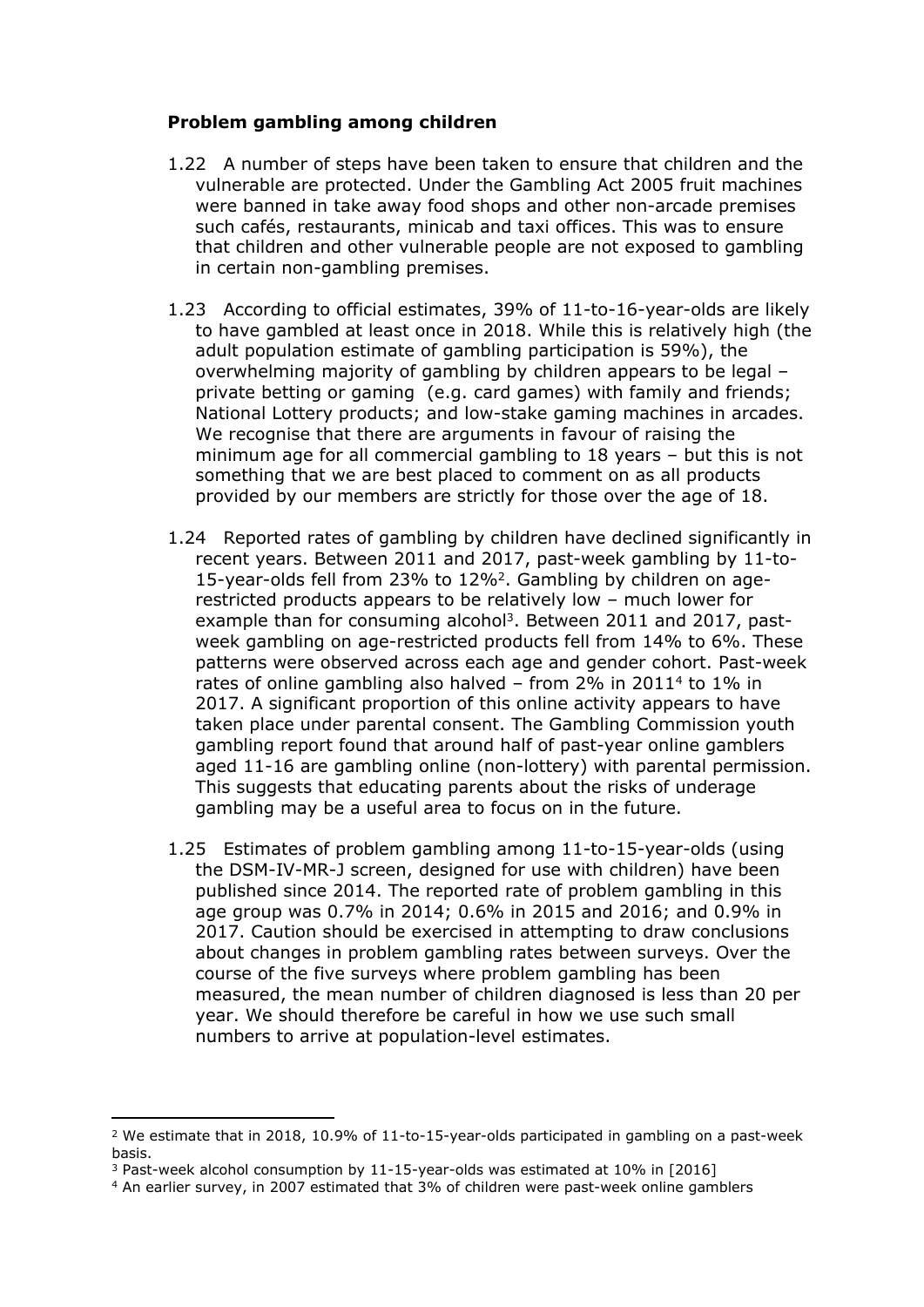1.26 Therefore it is likely that further research is required in this area to better understand prevalence and the education and treatment that is required. However, this should not delay efforts to address those children who are identified and diagnosed with problem gambling.

# **Problem gambling among adults**

- 1.27 The rate of problem gambling among adults in Great Britain has according to official estimates – remained broadly stable over the course of the last two decades. The first major household survey to assess problem gambling rates in Great Britain – the British Gambling Prevalence Survey 1999 – reported a problem gambling rate of 0.6% of the population (16-years and above). The most recent estimate – from the combined Health Surveys 2016 – also reported a rate of  $0.6\%$ <sup>5</sup> . The highest rate of problem gambling was recorded in 2010 (0.9%) and the lowest in 2012 (0.5%).
- 1.28 In 2016 (the most recent year for which we have data from a major household survey), the central estimate of the number of people in Great Britain with problem gambling (using the DSM-IV) was 290,000 (0.6% of the population above 16 years). If those identified as problem gamblers under the Problem Gambling Severity Index (but not under the DSM-IV) are added, the central estimate rises to 340,000.
- 1.29 It is often reported that there are two million people in Great Britain at risk of "developing a serious gambling problem". This is based upon the findings from Health Surveys that people are classified (under PGSI) as 'low-risk' or 'moderate risk' gamblers. Low-risk gamblers are defined within the PGSI as having "few or no identified negative consequences" from their gambling. Moderate risk gamblers are described as having "some negative consequences. In 2016, an estimated 1,886,000 people scored 1 or more (out of a maximum 27) on the PGSI. Of this number, 506,000 were estimated to be "moderate risk" and 1,150,000 "low-risk".
- 1.30 Analysis of questions from the survey that might identify specific harms suggests relatively little change. Over the course of the six surveys, the percentage of respondents who bet more than they could afford has fallen. The same is true of those borrowing money, selling items or committing a crime in order to gamble. The proportion of respondents stating that gambling had caused them financial problems or health problems has been stable across the surveys.
- 1.31 The use of self-report surveys to identify gambling-related harms is not perfect. Some critics argue that problem gamblers are likely to be under-represented and that accuracy of recall (or even dishonesty) may depress reporting<sup>6</sup>. On the other hand, some researchers contend that problem gambling prevalence surveys produce a high proportion

<sup>5</sup> Problem gambling estimate according to the DSM-IV screen which was used across all three British Gambling Prevalence Surveys and all three combined Health Surveys  $6$  e.g. Doughney, 2007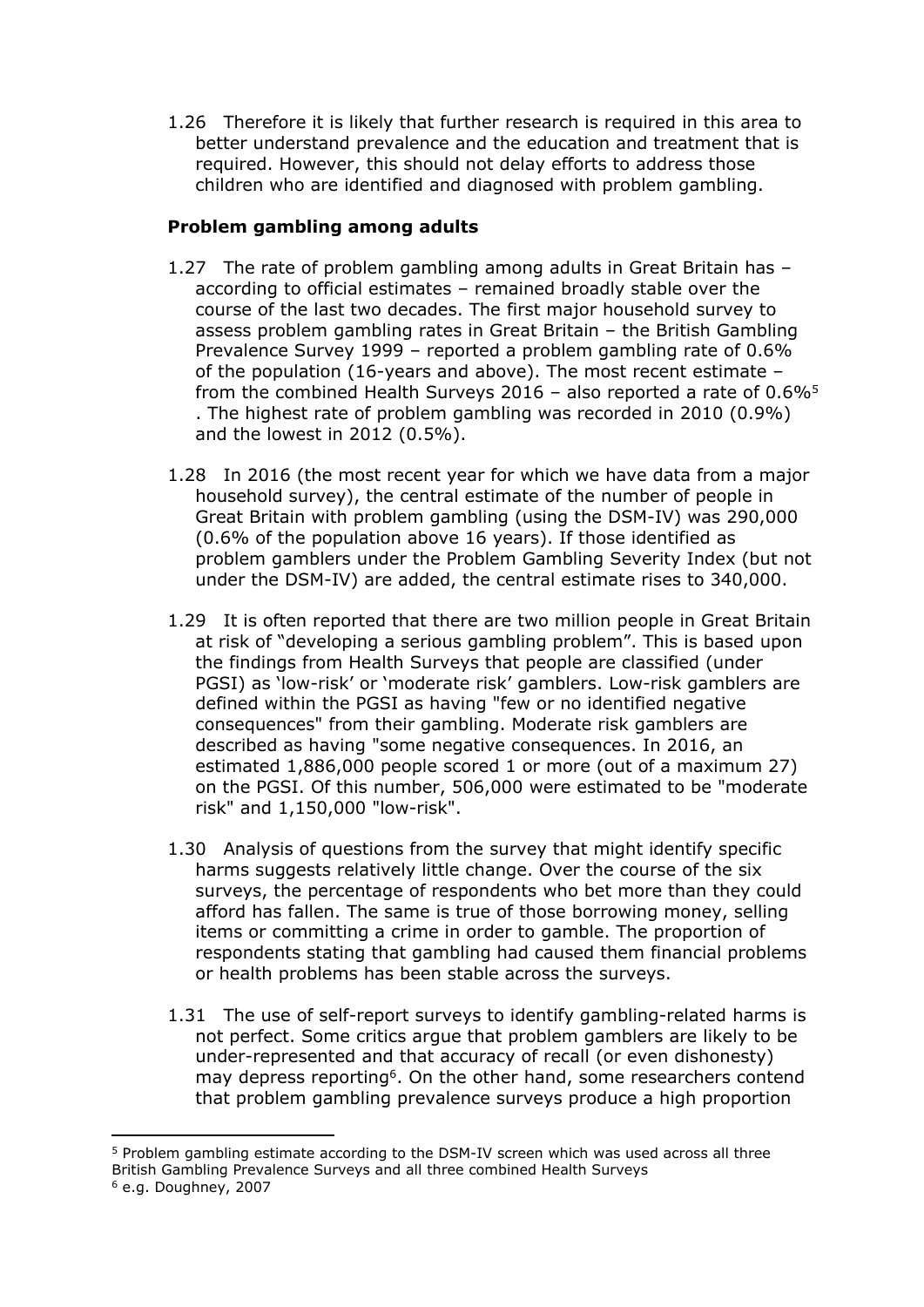of false-positives<sup>7</sup> and have poor validity when compared with clinical screening. This, it is argued inflates reported rates of problem gambling.

- 1.32 Caution should be exercised in making comparison of problem gambling rates between international jurisdictions, given the capacity for methodological and cultural differences to distort results. However, so far as we can tell, the rate of problem gambling in Great Britain is relatively low by international standards<sup>8</sup>.
- 1.33 To the extent that problem gambling affects a relatively small proportion of Britain's population and a somewhat larger (but small) proportion of gamblers; that the reported rate of problem gambling has remained relatively stable between 1999 and 2016; that harms (to the extent that they are recorded) appear to be stable or in decline; and that rates appear low by international standards (and in line with western Europe), we consider that Britain has been moderately successful in fulfilling this licensing objective.
- 1.34 While the rates of problem gambling are relatively low we believe that we can make gambling safer through the measures that our members are developing and introducing.

# *Q2. What changes, if any, are required to bring the Act up to date?...*

2. **Gambling Act 2005-** The nature of gambling regulation in Great Britain has changed significantly since the passing of the 2005 Act. This has happened through a mixture of new primary legislation, secondary legislation, Licence Conditions and Codes of Practice and self-regulation under industry codes. Some examples are set out in table 3 (below):

| Table 3: Examples of changes to gambling legislation, regulation and self-<br>regulation |                                                                                         |                                                                                                             |  |  |  |  |  |
|------------------------------------------------------------------------------------------|-----------------------------------------------------------------------------------------|-------------------------------------------------------------------------------------------------------------|--|--|--|--|--|
| Primary legislation                                                                      |                                                                                         |                                                                                                             |  |  |  |  |  |
| 2014                                                                                     | Gambling (Licensing and<br>Advertising) Act 2014                                        | Required online operators marketing to<br>customers in GB to hold an operator's<br>licence from the GC      |  |  |  |  |  |
| Secondary legislation                                                                    |                                                                                         |                                                                                                             |  |  |  |  |  |
| 2018                                                                                     | The Gaming Machine<br>(Miscellaneous Amendments and<br>Revocation) 2018                 | Reduced the maximum stake on B2<br>machines from £100 a spin to £2 a spin                                   |  |  |  |  |  |
| 2018                                                                                     | The Gambling Act 2005 (Operating<br>Licence Conditions) (Amendment)<br>Regulations 2018 | Restricted betting on the EuroMillions<br>Draw                                                              |  |  |  |  |  |
| 2018                                                                                     | Criminal Finances Act 2017                                                              | Enabled Police to seize gambling funds<br>(e.g. casino chips, online account<br>balances) in criminal cases |  |  |  |  |  |

 $<sup>7</sup>$  e.g. Ross et al, 2008</sup>

<sup>&</sup>lt;sup>8</sup> Significantly higher rates of problem gambling have for example been observed in Australia, Hong Kong, Macau, South Africa and The United States of America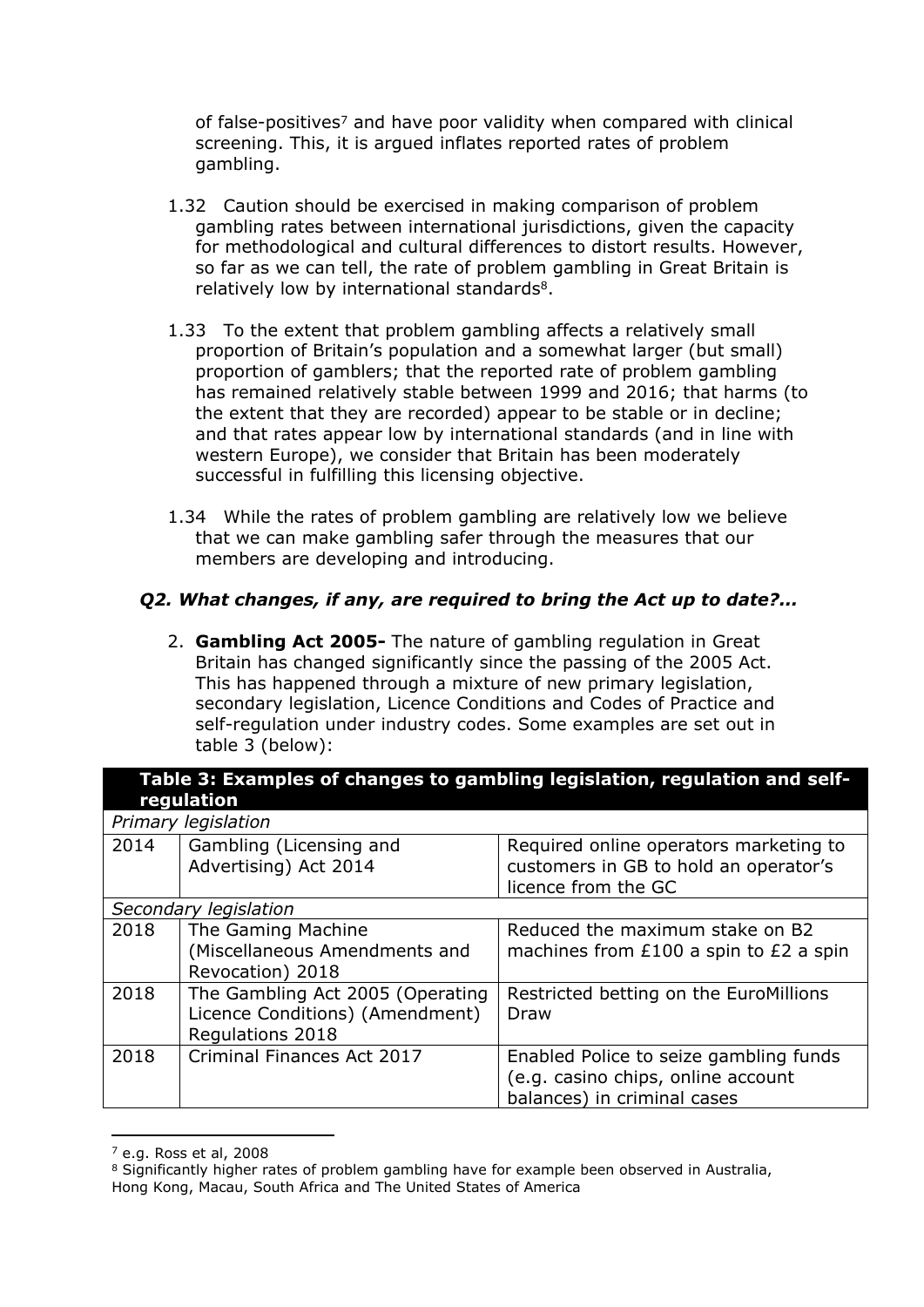| Licence Conditions and Codes of Practice |                                             |                                                                                                       |  |  |  |
|------------------------------------------|---------------------------------------------|-------------------------------------------------------------------------------------------------------|--|--|--|
| 2019                                     | Licence Conditions and Codes of<br>Practice | Tightened verification procedures for<br>online gambling (including age<br>verification prior to play |  |  |  |
| 2018                                     | Licence Conditions and Codes of<br>Practice | Raised reporting disclosure<br>requirements                                                           |  |  |  |
| Self-regulation                          |                                             |                                                                                                       |  |  |  |
| 2019                                     | 'Whistle-to-whistle advertising<br>ban'     | Banning TV advertisements 5 mins<br>before, during and 5mins after sports<br>broadcasts before 9pm.   |  |  |  |

2.1The Gambling Act 2005 has provided significant scope to keep pace with technological change. Firstly, the Act provided for a new regulator the Gambling Commission'. The role of this body is to interpret the legislation and apply it to unforeseen future changes in technology, primarily by way of engagement with and advice and guidance to the industry. Secondly, the Act provided that many areas would be subject to the issuance of further delegated legislation if and when change demanded. The authorities would therefore be in a position continuously to update the legislation by way of order, regulation or other delegated instruments as necessary from time-to-time, examples of which are stated above. Thirdly, those definitions in the Bill which referred to technological matters particularly liable to change (for example the definitions of 'Remote Gambling' in Section 4 and 'Gaming Machine' in Section 235) are drafted so widely that they could not fail but to cover all future developments. The onus of proof would therefore be put on gambling operators to show how the definitions did not apply rather than being put upon the authorities to show how they did apply.

# **The effect of the Gambling Commission.**

2.2The Gambling Commission has provided the clear advice and guidance that the gambling industry (and indeed the wider public) need in order to apply the wide and imprecisely defined terminology of the Gambling Act 2005 to the realities of technological change. Furthermore, the Commission has used and is increasingly using its 'umbrella' discretion under Section 24 of the Gambling Act 2005 (to issue Codes of Practice)<sup>9</sup> to, effectively, legislate in those areas where it considers it desirable for the prevention of any harm that might be caused by gambling. Recently, for example, the 72-hour 'window' for age verification was abolished and the use of credit cards for remote gambling is also under review. These are major changes and point to the flexibility afforded by the Act to the regulator.

# **The effect of the drafting of the Gambling Act 2005**

<sup>9</sup> The Commission has other such discretions, for example the ability to attach conditions to licences as set out in SS. 75-88.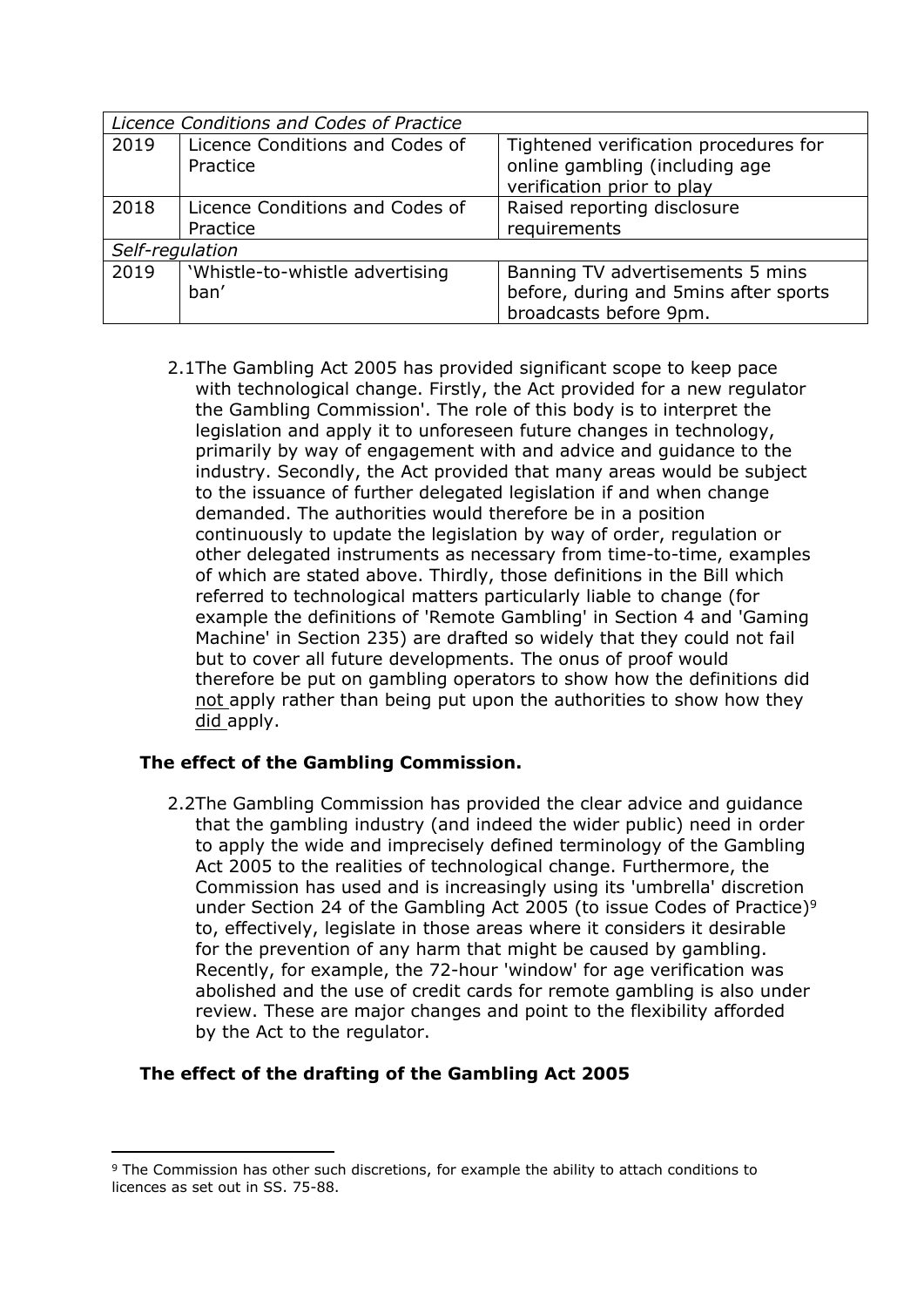2.3In relation to the drafting of the Gambling Act 2005, it is not obvious that it is in need of change. Some commentators have accused the Act for failing to specifically refer to such technologies as emails, 'smartphones', social media and the internet. However, Section 4 of the Gambling Act 2005 is so broadly defined so as to cover all areas of communication, so much so that '*The Secretary of State may…provide that a specified system or method of communication is…to be treated as a form of remote communication'.* Given the reserved power for Secretary of State it is difficult to envisage any technology that the Gambling Act 2005 would fail to cover.

# **Changes required to the Gambling Act 2005**

2.4While all legislation is a matter for government and parliament, we do not believe that a new gambling bill is required. The cyber-universe is far too fluid and fast-moving to be contained by prescriptive definitions at primary law level. And it is therefore highly likely that any new Bill would contain the same multi-level 'sweeping-up' approach exemplified by the structure of Section 4 of the Gambling Act 2005.

## *Q3. Is gambling well regulated. How successfully do the GC, LAs and others enforce licensing conditions including age verification?...*

#### **Licensing regime**

- 3. Great Britain has (so far as we can tell) low levels of illegal gambling; relatively low levels of problem gambling by international standards; low levels of cheating; and a generally compliant industry.
- 3.1The Gambling Commission is a strong enforcer of age verification regulations. On 7th May 2019 new age verification requirements were introduced for remote gambling operators. The GC conducted investigations into several remote gambling operators to ascertain their compliance with the new requirements. The new measures now mean that it is virtually impossible for any child to open an online gambling account. Age restrictions in betting shops and casinos are regularly and independently tested in line with Gambling Commission Guidance.

#### **Comparisons with other regulators and jurisdictions**

- 3.2By international standards, the Gambling Commission is a strong and respected regulator and is considered a role model by other regimes.
- 3.3As regards learning from other jurisdictions this is done under a various number of fora – mainly the International Association of Gambling Regulators (IAGRA), the Gambling Regulators European Forum (GREF) and previously the EU Expert Group under the Chair of the European Commission. In all circumstances the Gambling Commission is an active participant and information and best practice are shared amongst these forums.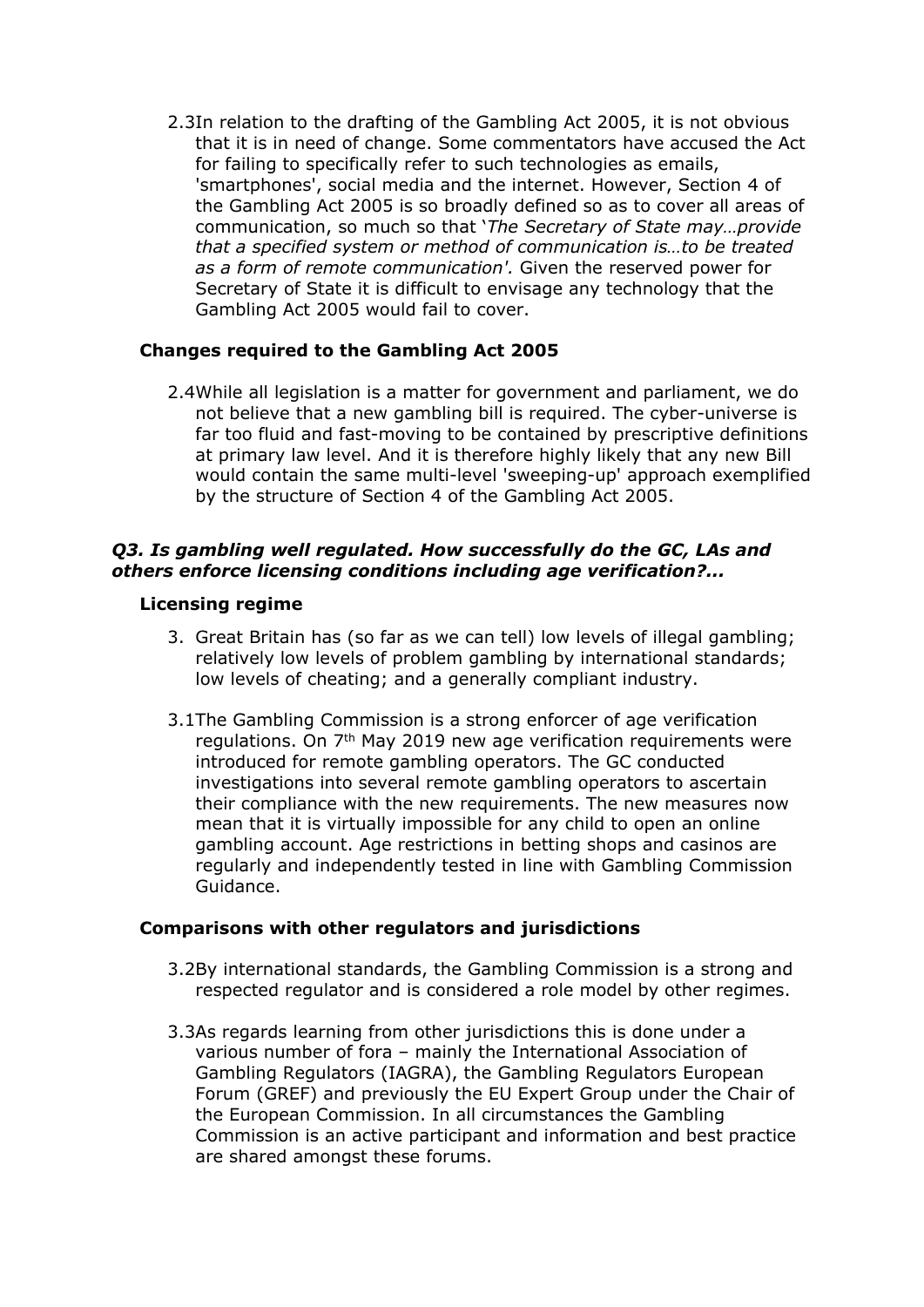# *Q4. Should gambling operators have a legal duty of care to their customers?*

- 4. The BGC assumes that the contemplated duty of care: (i) differs from the existing duties imposed by the regulatory regime under the 2005 Act because it is enforceable in a private law claim by an individual rather than by the regulator; and (ii) differs from the narrow duty of care already recognised at common law because it is owed to customers as a class and enforceable by any customer rather than limited to individual customers towards whom the operator has assumed a particular responsibility. The BGC considers that a new duty of care with these features is both unnecessary and inappropriate.
- 4.1It is unnecessary because the existing duties under the 2005 Act regime already impose extensive obligations on operators to protect children and other vulnerable persons from being harmed or exploited by gambling, and there is no evidence that these obligations and their enforcement by the Gambling Commission have proved to be ineffective or insufficient. A new duty of care enforceable in a private law claim by an individual customer would inevitably impose very similar obligations to those currently enforced by the Gambling Commission, leading to a risk of piecemeal, overlapping and inconsistent enforcement.
- 4.2Further, the potential availability of private law remedies particularly compensation or the reimbursement of gambling losses – recoverable in claims by individual customers would risk incentivising gamblers to take greater risks in the hope or expectation that the operator will underwrite their losses and thereby provide them with risk-free betting.
- 4.3The arrangements prescribed by the Commission in the LCCP amount to a comprehensive code and lay down in far greater detail than would be possible in a new duty of care the protective measures considered appropriate by the expert regulator. Indeed, it is noteworthy that socalled duties of care introduced in other EU member states appear to cover only some of the extensive obligations covered in this country by the LCCP. Thus in the Netherlands (where online gambling is in the process of becoming regulated), the draft "Duty of Care Guidance" issued by the Netherlands Gambling Authority on 11 March 2019 (following the enactment by the Dutch Parliament of the Remote Games of Chance Act in February 2019) explains that the "duty of care" has three limbs: a duty to provide customers with correct, reliable information; a duty to apply fair terms and conditions; and a duty to prevent gambling addiction wherever possible. In Sweden (where a new Gambling Act came into force on 1 January 2019) operators are required to alert players when their gambling pattern is assessed to be risky and to offer information on what help is available and where.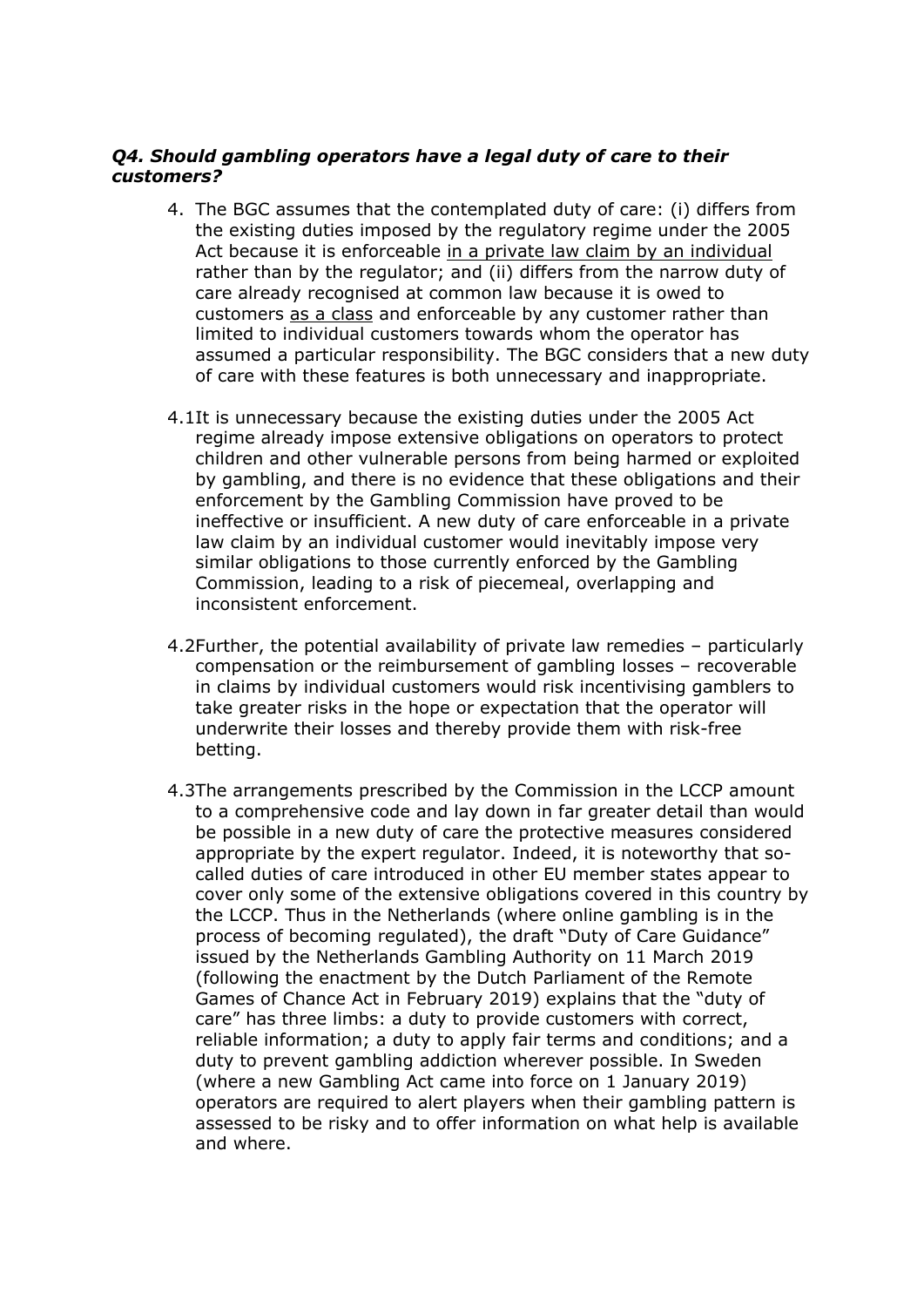- 4.4The LCCP can be easily updated to take account of technological and other developments in the industry, which would not be possible in piecemeal, episodic litigation based on a new private law duty of care.
- 4.5The High Court has held<sup>10</sup> that the extensive protective duties imposed on operators under the 2005 Act do not give rise to a private law cause of action enforceable at the suit of an individual customer – rather they are enforceable by regulatory sanctions and criminal prosecutions. There are sound reasons for this. The regulator can enforce the protective duties in a systematic, consistent manner raising and maintaining standards throughout the industry. Private law actions by individual customers would carry a risk of overlapping, inconsistent enforcement.
- 4.6The existing common law allows the imposition of a narrow duty of care to a vulnerable individual in appropriate circumstances. A broad duty owed to all customers, whether vulnerable or not, is contrary to the policy of English law and should be rejected.

# *Q5. What are the social and economic costs of gambling?...*

- 5. The absence of a systematic framework to measure costs or harms to date has resulted in a dearth of reliable data and the generation of some questionable research studies on this subject.
- *5.1*It is important to note that gambling-related harms are not necessarily the same as harms caused by gambling. We do not dispute the fact that excessive gambling can lead to some very severe harms; but it ought to be recognised that excessive gambling can also be the result of pre-existing harms. Comorbidity is the term used to describe the existence of concurrent disorders in an individual. It also refers to the ways in which these disorders interact or interfere with each other.
- *5.2*A 2008 study by Harvard Medical School's Department of Health Care Policy analysed the gambling data in the National Comorbidity Survey Replication (NCS-R). They discovered that survey participants with any other psychiatric disorder are 17.4 times more likely to develop pathological gambling than those without such problems. The largest study that examined the comorbidity of pathological gambling surveyed more than 43,000 representative Americans and concluded that almost 75 percent of those diagnosed with a gambling disorder also had a co-occurring alcohol use disorder, while almost 40 percent had a co-occurring drug use disorder.
- *5.3*Studies have also found that people with gambling disorders had very high rates of personality disorders (more than 60 percent), mood disorders (almost 50 percent) and anxiety disorders (more than 40 percent).

<sup>10</sup> *Ritz Hotel Casino Ltd v Al Geabury* [2015] LLR 860 at [139].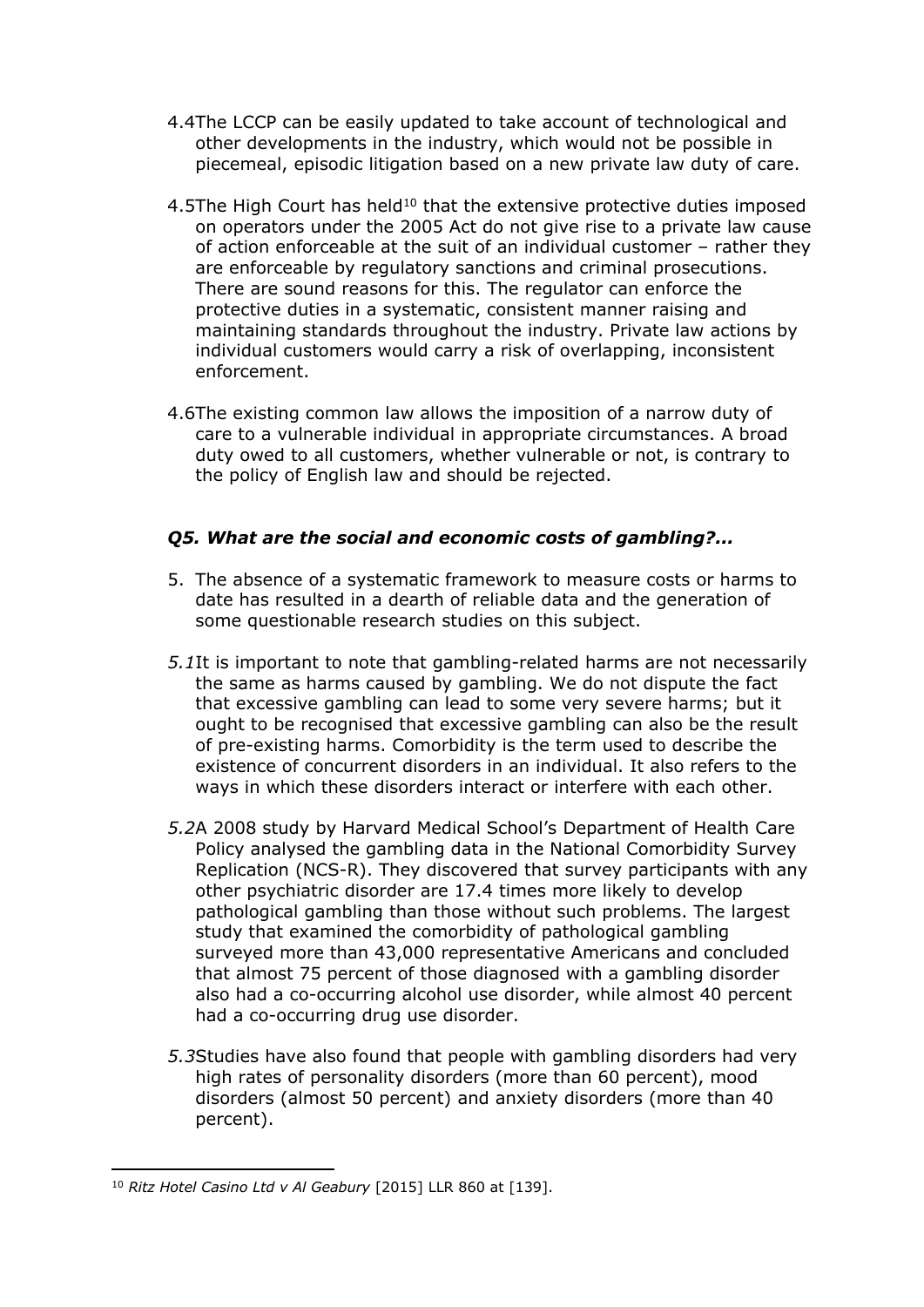- *5.4*Researchers have attempted to determine whether or not a gambling disorder precedes a co-occurring disorder, or vice versa. In 2008, researchers found that among those who were diagnosed with pathological gambling, 23.5 percent developed the gambling disorder before any other psychiatric problem. In contrast, 74.3 percent developed the gambling disorder after experiencing co-occurring disorders.<sup>11</sup>
- *5.5*The research available on economic costs reveals what Professor David Forrest (Management School, University of Liverpool; member of the Advisory Board for Safer Gambling) has described in his 'An Economic and Social Review of Gambling in Great Britain' as *"a striking lack of consensus over methodology that suggests caution in taking any purported estimates of social cost too literally."<sup>12</sup>*
- *5.6*Forrest identifies three key factors that influence measurement: 1) *"what should count as a social cost"*; 2) *"to what extent social costs associated with problem gambling are caused by gambling*"; and 3) how to *"place money values on any of the negative outcomes associated with problem gambling"<sup>13</sup>*.
- *5.7*The result is that researchers are given *"considerable scope…to exercise judgement in constructing their measure of social cost, with the risk that their own ideological perspectives may drive the results they report."<sup>14</sup>* For example, in 2016, the Institute for Public Policy Research ('IPPR') published a report entitled 'Cards on the Table<sup>15</sup>'. The authors of the report clearly state the study attempts to provide estimates of excess costs related to problem gambling but not caused by problem gambling as they are unable to control for the existence of other characteristics. In April 2019, the Government's Regulatory Policy Committee ('RPC') raised concerns about the IPPR report (along with a separate study by the Centre for Economics and Business Research on costs). The RPC commented on *"limitations in the available data", noting that the Government had been "unable to replicate the analysis, or to critique or test all of the assumptions that underpin the calculations and outputs<sup>16</sup>"*.
- *5.8*Perhaps the main contribution of these reports is to highlight the absence of any reliable and scientifically robust framework for assessing social and economic costs. This is therefore an area in which further independent research would be beneficial to the overall understanding of the effects of gambling in Great Britain.

- <sup>12</sup> Forrest, 2013a, p.21
- <sup>13</sup> Ibid.

<sup>11</sup> Kessler RC, Hwang I, LaBrie R, et al. DSM-IV pathological gambling in the National Comorbidity Survey Replication. Psychol Med. 2008;38(9):1351–60.

<sup>14</sup> Ibid., p.22

<sup>15</sup> Thorley, Stirling & Huyhn, 2016

<sup>16</sup> ADD CITATION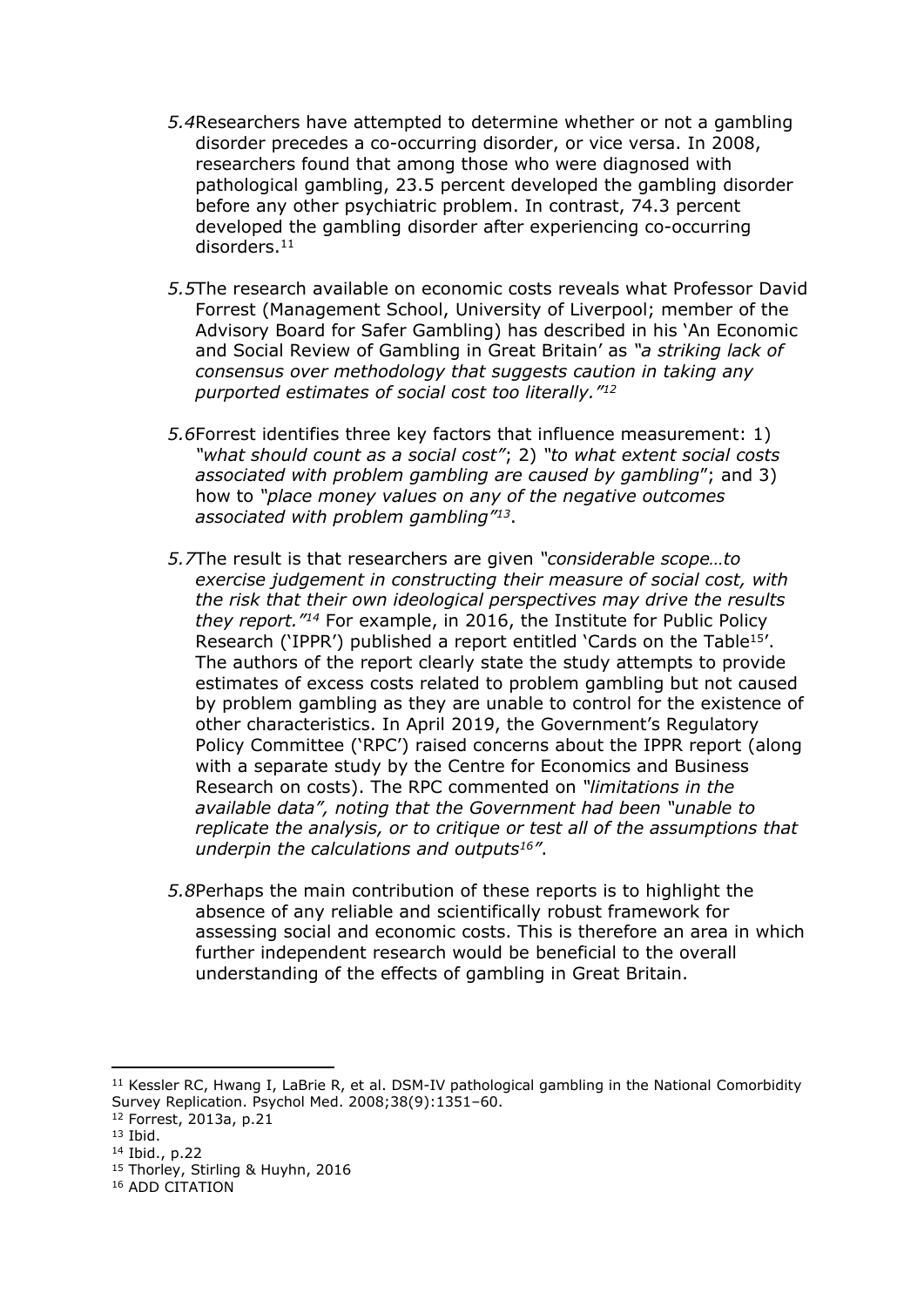## *Q6. What are the social and economic benefits of gambling? How can they be measured and assessed?*

- 6. Our members are a key part of the leisure and entertainment industry. Our industry employs over 106,000 people and contributes more than £14 billion to the UK economy. Of the 106,000 people employed in our industry, 56% are women and 24% are aged under 24. Jobs in our industry range from retail assistants in betting shops (each shop employing on average six members of staff), skilled croupiers in casinos to high tech jobs in online operators and suppliers. Our members also support training and apprenticeships, which is growing in provision.
- *6.1*Sport is also a major beneficiary. Horse racing receives over £350 million per annum through the horse racing industry levy, media rights and sponsorships. Racing in turn supports 59 racecourses across the UK, 85,000 jobs and delivers an economic value of £3.45 billion to the UK economy. For other sports, gambling supports everything from international sporting events to grass roots activities.
- 6.2Betting and gaming companies and their staff play an active role in their communities. Over the past few years, support has been given to range of charitable causes, including partnerships with Alzheimer's Society, Prostate Cancer UK, White Ribbon (campaign against domestic violence which was highly commended in the 2019 Business Charity Awards) and providing grants and funding to organisations like Cash4Clubs, Jessie May Children's Hospice at Home, Movember, Football In The Community, the Retired Greyhound Trust and the Special Care Baby Unit at Borders General Hospital.

# **Consumer enjoyment**

- 6.3The principal social and economic benefit of the gambling industry is to allow adults to engage in pursuits that they wish to do and find enjoyable. Reports such as the Business in Sport and Leisure, KPMG study on The Economic Value and Public Perceptions of Gambling in the UK found in terms of attitude towards gambling:
	- a. Most people think that most forms of gambling are socially acceptable.
	- b. 89 per cent gambled at least once in the previous year and a majority of the population gambled between one and three times each week.
- 6.4The Government also published its response to the Budd report in 2002, "A Safe Bet for Success" which stated that: "In the Government's view the law should no longer incorporate or reflect any assumption that gambling is an activity which is objectionable and which people should have no encouragement to pursue. It is an important industry in its own right, meeting the legitimate desires of many millions of people and providing many thousands of jobs."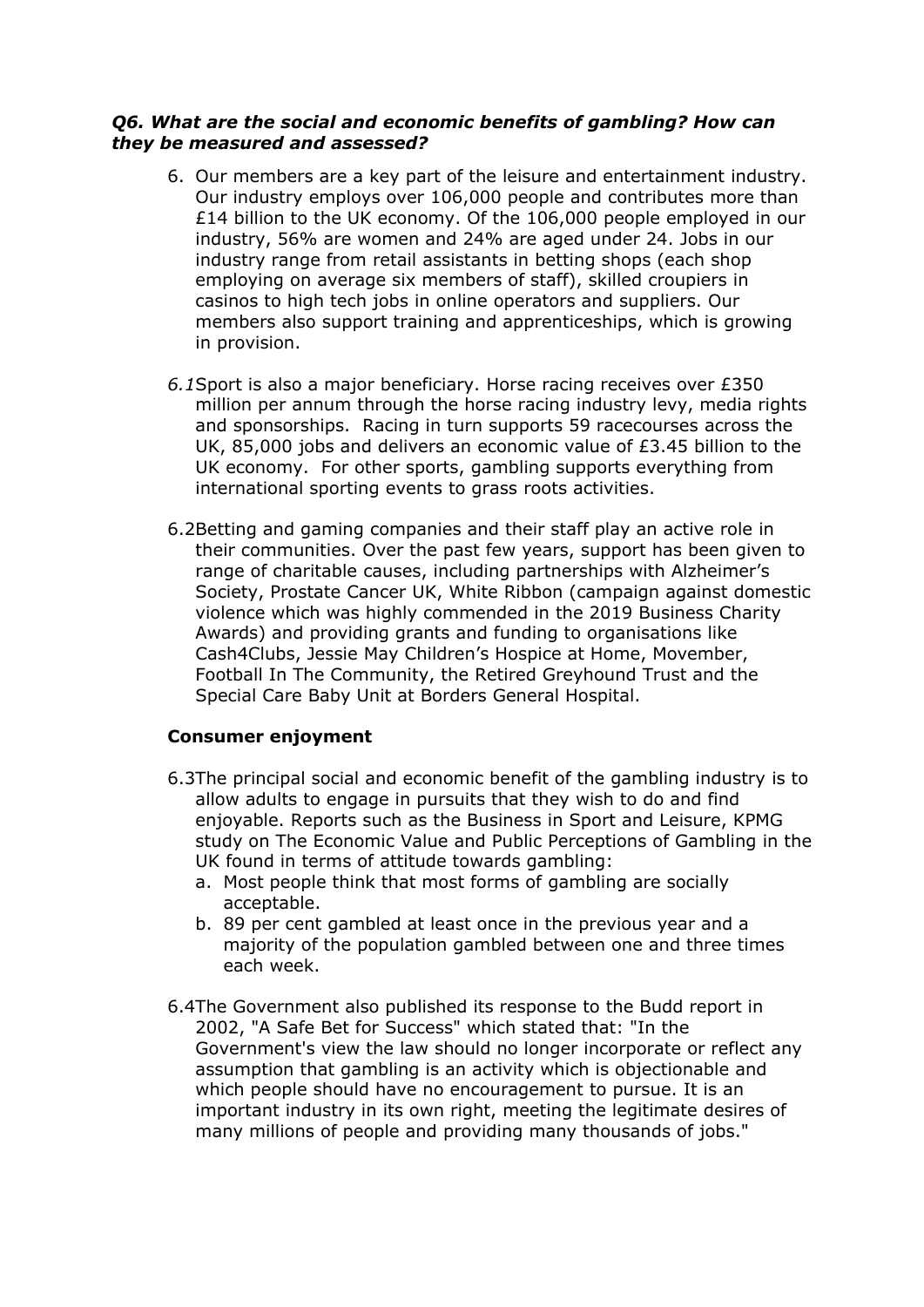- 6.5Economists traditionally measure consumption benefit by estimating consumer surplus. Consumer surplus describes the difference between the value that consumers ascribe to a product or service and the price that they pay to obtain it. As part of any official attempt to measure costs and benefits of gambling, independent work should be undertaken to calculate consumer surplus for gambling.
- 6.6A recent study by Blackman et al. (2019) found not only higher levels of well-being among recreational gamblers than non-gamblers but also found that well-being increased with gambling engagement – except in those cases where problem gambling occurred. In the case of elevated and decreased well-being, the research identified correlation rather than causal relationship.
- 6.7Research has also indicated that gambling can involve a range of additional benefits, including the opportunity for social engagement and increases in mental acuity. It is difficult to quantify these benefits but we believe that they should be recognised nonetheless. Forrest (2013a) notes *that "interaction with others is widely regarded in the psychology literature as important to a feeling of satisfaction with life. Much gambling takes place in social settings. The bingo hall can provide its patrons with a sense of camaraderie. Casino players appear to value social contact with dealers and other players (Cotte & Latour, 2009). Even in machine gaming, an apparently asocial mode of gambling, groups may form to turn the activity into a collective rather than an individual experience (Cassidy, 2012). All these are aspects of gambling which accord with ideas in psychology about what makes for happiness".* It seems that many of these benefits will also apply in the case of online and mobile gambling, which often take place in social settings<sup>17</sup>.
- 6.8Estimating the economic and social benefits of gambling is complex. We note that some of the psychosocial benefits of gambling (as with costs) may be difficult to estimate in monetary terms. Nevertheless, they should be acknowledged and more should be done within research to understand them.

# *Q7. Is the money raised by the levy adequate? How effective is the voluntary levy? ...*

- 7. The first in this group of questions assumes that there is a clear understanding of a) how much is raised; and b) how much is required for research, education and treatment.
- 7.1There has been a tendency in policy debates to focus exclusively on funding provided to GambleAware. However, this does not represent the sum total of contributions from our industry to research, education

<sup>17</sup> Gambling Commission, 2019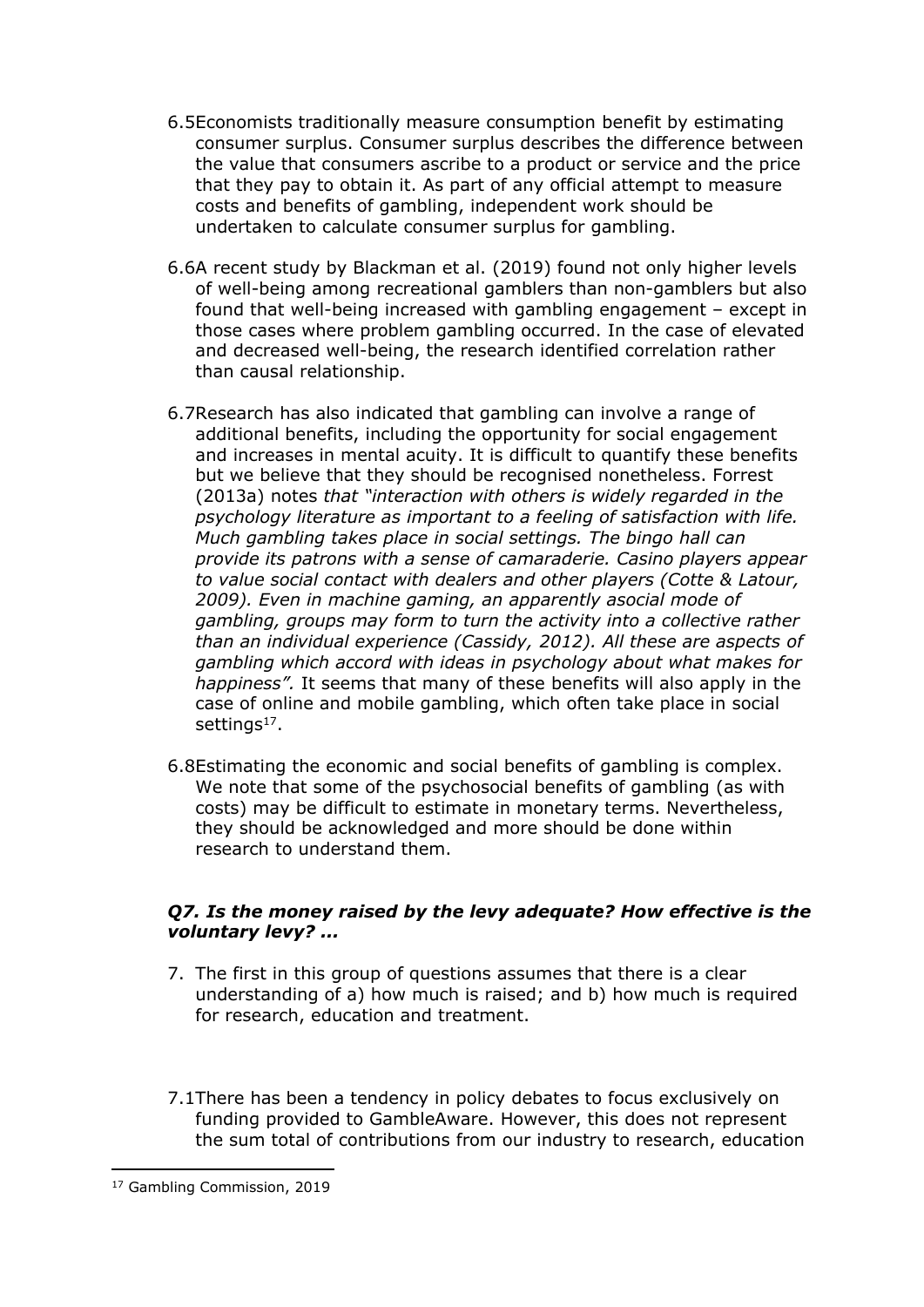and treatment ('RET') and is only a fraction of industry funding for harm prevention more widely.

- 7.2We can however make assessments of funds raised in relation to the three-year National Responsible Gambling Strategy (or the 'NRGS') which set out the official approach to RET. Under the NRGS, the Responsible Gambling Strategy Board (now called the Advisory Board for Safer Gambling ABSG), the Gambling Commission and GambleAware agreed how much would be required for GambleAware to fulfil its responsibilities.
- 7.3This does not include general expenditure by the Gambling Commission in pursuit of its responsibilities (which is funded separately by the industry through licence fees<sup>18</sup>) nor the direct costs to the industry, for example; in establishing and operating multi-operator self-exclusion schemes which have substantial resources.

| Table 6: Funding targets/ funds raised for National Responsible<br><b>Gambling Strategy 2016-2019</b> |            |                                |               |              |        |  |  |  |
|-------------------------------------------------------------------------------------------------------|------------|--------------------------------|---------------|--------------|--------|--|--|--|
| Year                                                                                                  |            | <b>Budget*</b>   Contributions | Settlements** | <b>Total</b> | $%$ of |  |  |  |
|                                                                                                       |            |                                |               |              | budget |  |  |  |
| 2018/19                                                                                               | £9.5m      | £9.6m                          | £7.3m         | £16.9m       | 178%   |  |  |  |
| 2017/18                                                                                               | £9.3m      | £9.5m                          | £5.0m         | £14.5m       | 156%   |  |  |  |
| 2016/17                                                                                               | <b>Not</b> | £8.2m                          | £0.3m         | £8.5m        | n/a    |  |  |  |
|                                                                                                       | disclosed  |                                |               |              |        |  |  |  |
| Evelydec Cample Lugge running costs $**$ Evelydec funds from sottlements                              |            |                                |               |              |        |  |  |  |

Excludes GambleAware running costs \*\* Excludes funds from settlements allocated elsewhere Source: ABSG; GambleAware

- 7.4In recent years, voluntary contributions from licensees to GambleAware in relation to the NRGS have been closely aligned to the budget set. With the inclusion of voluntary regulatory settlements there is now a sizeable reserve that has not been allocated to be spent.
- 7.5In 2019, an additional £10m was contributed by our industry to RET that was outside the National Responsible Gambling Strategy. This included £3.7m to support the BetRegret Campaign (with media companies providing an additional £1.6m of resource). Direct support for organizations like [Young](https://www.ygam.org/) [Gamers](https://www.ygam.org/) [and](https://www.ygam.org/) [Gamblers](https://www.ygam.org/) [Education](https://www.ygam.org/) [Trust](https://www.ygam.org/) (YGAM), [Gordon](https://www.gordonmoody.org.uk/) [Moody](https://www.gordonmoody.org.uk/), [GamCare](https://www.gamcare.org.uk/), [GAMSTOP](https://www.gamstop.co.uk/) and others cover the remainder of the additional £10m contribution over and above contributions to GambleAware.
- 7.6Therefore, if we are considering whether the industry has provided sufficient funds to meet the RET requirements identified by the RGSB/ABSG, then the answer would appear to be emphatically positive.
- 7.7However, we recognise that there have been calls for greater funding. In 2018, the Gambling Commission published estimates for future

 $18$  In 2018, the Gambling Commission received £19m in licence fees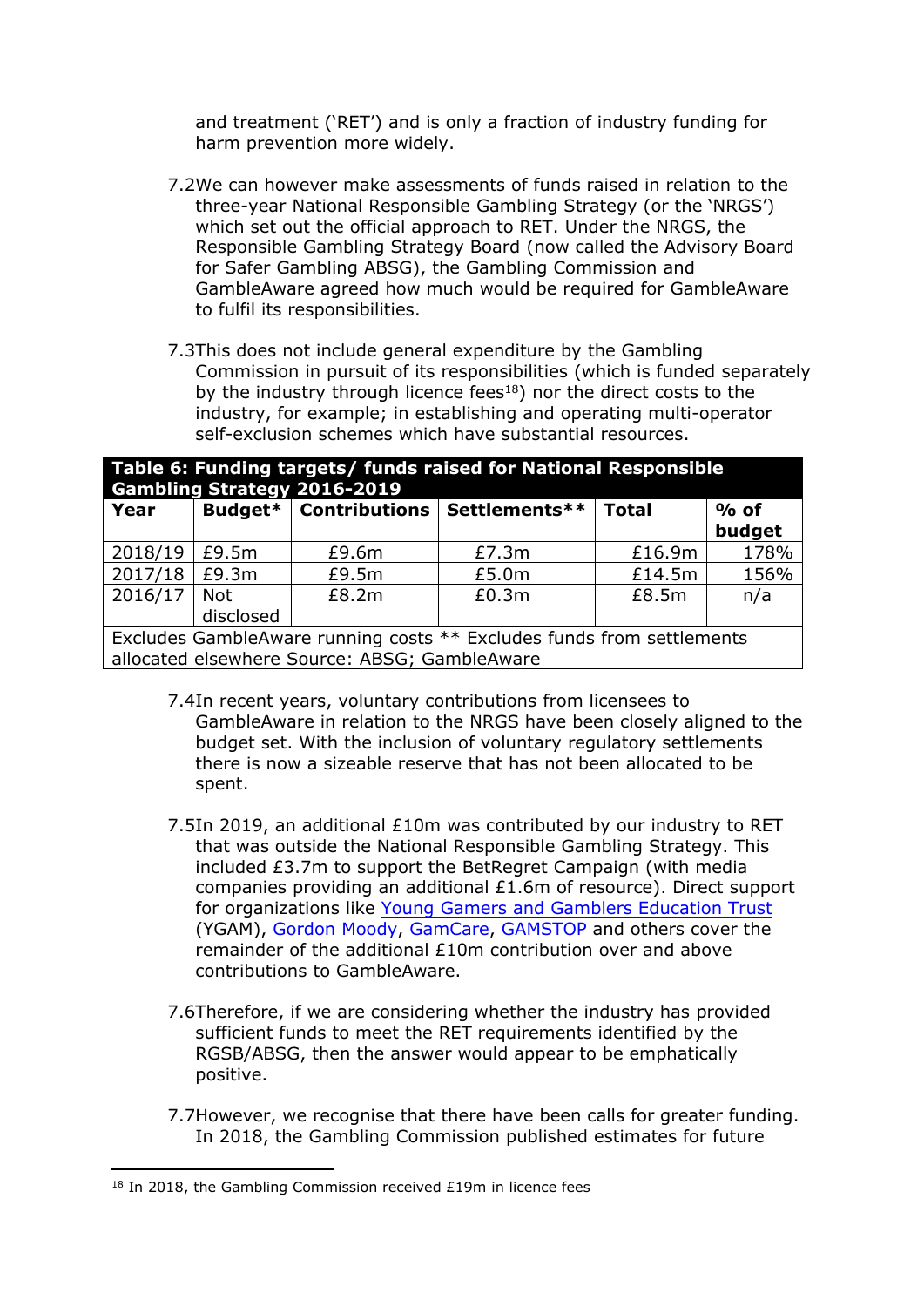funding indicating a range from  $£21.5m-E67m^{19}$ . In response five major operators committed to increase their funding to 1% of GGY by 2023 (raising an additional £60m per annum). This strongly suggests that it should be possible to achieve the implied upper estimate of required funding (of £67m per annum)<sup>20</sup>.

- 7.8As we have demonstrated (above), the current system does indeed appear to be working in achieving official targets for funding RET. Moreover, the effectiveness of the voluntary system has increased over recent years. Voluntary commitments by the largest operators to increase funding suggests that the voluntary scheme can be relied upon to achieve not simply current funding requirements but also a substantial and sustained increase in funding requirements.
- 7.9While a statutory levy may appear a straightforward policy measure to address funding, we would caution that there are potential downsides to this policy. A statutory levy would invariably incur additional costs to the state and to industry in administrating such a scheme, consuming funding that could otherwise be better used. In addition, the shift from a voluntary scheme to a statutory one may result in a diminution of engagement and innovation in the industry and organisations carrying out work in research, education and treatment as responsibility is transferred to a new statutory body. In short, there are advantages to a system built on intrinsic motivation rather than coercion. Further**,** we observe that the gambling industry has provided funding – almost entirely exclusively - for RET for over 20 years.
- 7.10 We recognise that state spending on healthcare is under pressure but believe that it is worth considering the validity of requiring gambling companies to fund services that the state does not consider worthy of significant funding from public finances – even where finances are based upon additional taxation of the gambling industry.
- 7.11 The gambling industry contribute around  $£3$ bn a year in duties<sup>21</sup> around £2bn of which relates to non-lottery products. We estimate that Her Majesty's Revenue receives at least £200m more in taxation each year than if instead of duties, the industry was subject to VAT.

### *Q8. How might we improve the quality and timeliness of research in the UK?...*

#### **A long-term and inclusive strategy**

8. There is a need for a more expansive, pragmatic and coordinated approach to research. Further, research should be peer reviewed to ensure the independence and accuracy of all published works. We

<sup>19</sup> https://www.gamblingcommission.gov.uk/PDF/Review-of-RET-arrangements-February-2018.pdf <sup>20</sup> In April 2019, the chair of the Gambling Commission, Bill Moyes indicated that c£70m a year may be required

 $21$  This is just a part of the industry's tax 'footprint' which includes corporation tax, VAT, business rates, PAYE and National Insurance Contributions.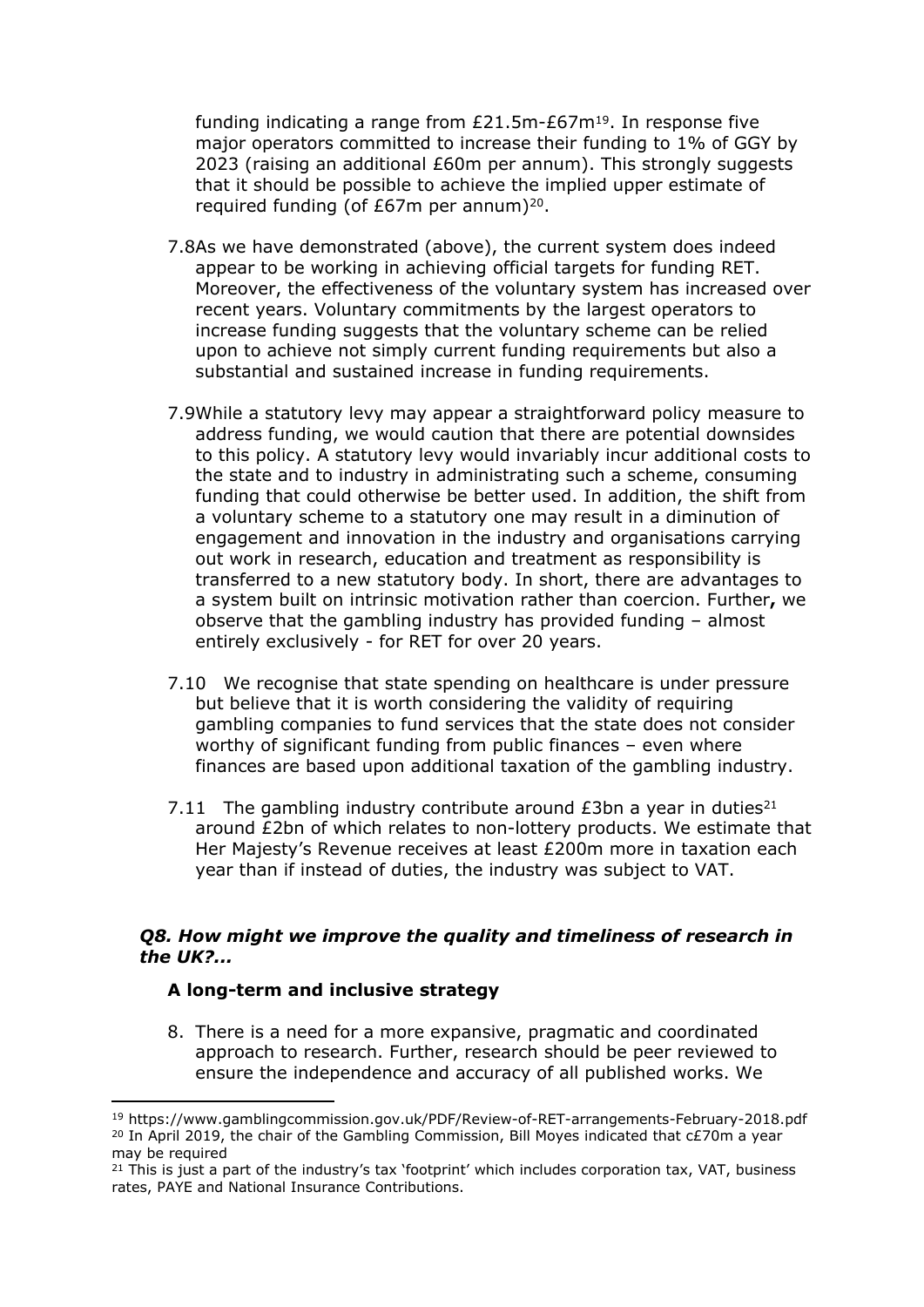would like to see the development of a proper research strategy, involving longitudinal studies of gambling and problem gambling behaviour and prevalence alongside applied research conducted in association with operators and treatment providers. As part of this approach, attempts should be made to synthesise findings and identify practical solutions.

# **Data sharing**

8.1We support the Gambling Commission's ambition to create a datasharing hub. Procedures will need to be put in place to ensure the safe handling and use of data and to ensure that researchers understand and use any data responsibly and accurately. Given the complexity and heterogeneity of data held by different operators, a scoping study should be carried out to ensure data comparability, coherence and reasonableness of data requests and efficient use of resources.

# **Evaluating legislative change**

8.2In addition, changes to regulation and legislation that have occurred to date should be assessed. With a small number of exceptions, this has been largely ignored over the last 18 years. We consider that where regulatory relaxation or tightening are concerned, there should be trials. In this way, the consequences of restrictions can be better understood before full enactment.

# **Understanding positive play**

- 8.3We support the recommendation made in the Report of the Gambling Review Body in 2001 (the 'Budd Report') that the benefits of gambling should be studied in addition to harms. This is critical to provide balanced policy that *"puts the customer at the heart"* (as the Gambling Commission has urged).
- 8.4To date, there has been almost no official research carried out on consumer benefits and positive play; and it has been indicated that there is no official appetite to conduct such work. This appears to us to be imbalanced. The current stigma attached to industry involvement in any form of research currently restricts and discourages the engagement by industry and academics for fear of attack by commentators. Therefore, official government commissioned and independent research on the benefits of gambling would substantial inform the current debate on gambling. Without this, it seems likely that academic experts will continue to feel intimidated about engaging in such work for fear of criticism, particularly on social media.

*Q9. If, as the RGSB has suggested, there is limited evidence on which to base sound decisions about gambling by children and young people, what steps should be taken to rectify this situation?...*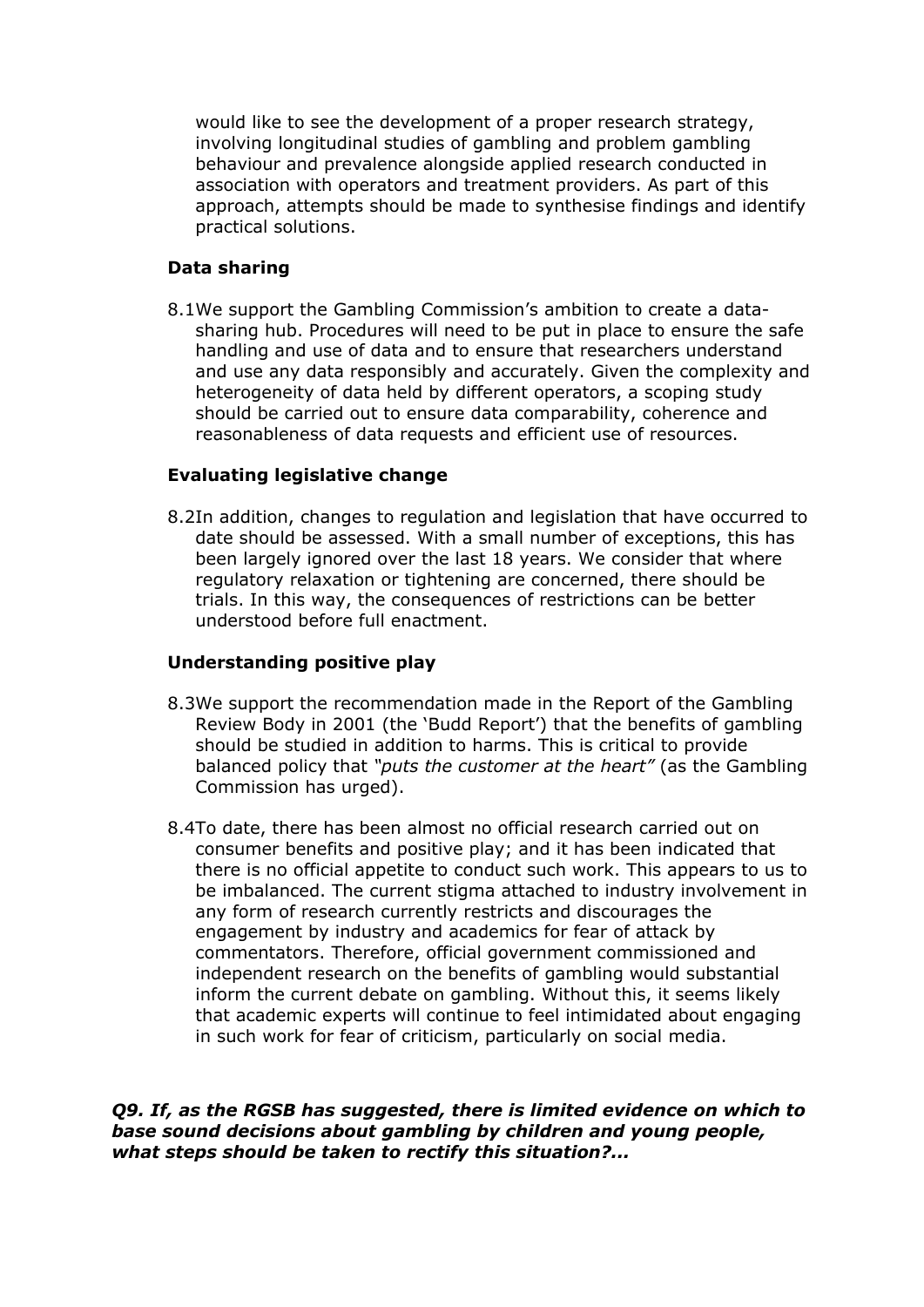- 9. At present the Gambling Commission's annual survey of gambling by 11-to-16-year-olds is the principal research vehicle for understanding gambling – and problem gambling – behaviour by children. As we have noted earlier, a high degree of caution is required when attempting to draw conclusions from this data – including interpretation and sample sizes. We suggest that this survey be continued but that thought be given to using a larger survey sample and that the research methodology be independently reviewed in the light of latest research into youth studies.
- 9.1We note too that the Avon Longitudinal Study of Parents and Children ('ALSPAC') has provided some useful information about gambling by young people and, in particular, how gambling attitudes and behaviours change as children grow up. There has also been a number of studies of gambling by children and young people. However, there appears to be an absence of coordination between these projects.
- 9.2We recommend that consideration be given to developing a research strategy to enhance understanding of gambling by children and young people.

#### *Q10. Is enough being done to provide effective public education about gambling? If not, what more should be done?...*

- 10.Public education about the potential risks of gambling is still relatively undeveloped in the UK. In recent years substantial sums have been invested in this area – most prominently through the Senet Group's 'When the Fun Stops Stop' and 'Bad Betty' campaigns; and more recently through GambleAware's 'Bet Regret' campaign. There has also been a number of schools-based initiatives through organisations such as GamCare, YGAM and Fast Forward. Some operators have also significantly increased commitment to this area.
- 10.1 In order to assess effectiveness, it is important to understand prior to commencement - the aims that the public education programme is designed to achieve. For example, research has shown that public education programmes may be successful in raising awareness of risks but have little positive effect on behaviour (and sometimes may result in unintended negative consequences).
- 10.2 At present, there is little coordination between public health campaigns (to raise awareness of risks at a population level), operatorled campaigns (to encourage moderation and play management by their customers) and treatment campaigns (to encourage helpseeking). It is likely that an overarching strategy may be required to link each of these elements.
- 10.3 We believe that public education should be a focus of any strategy to reduce harms – but that simply increasing scope of current initiatives without attempting to gauge effects and recalibrate may not be a good use of resources. There is likely to be merit in understanding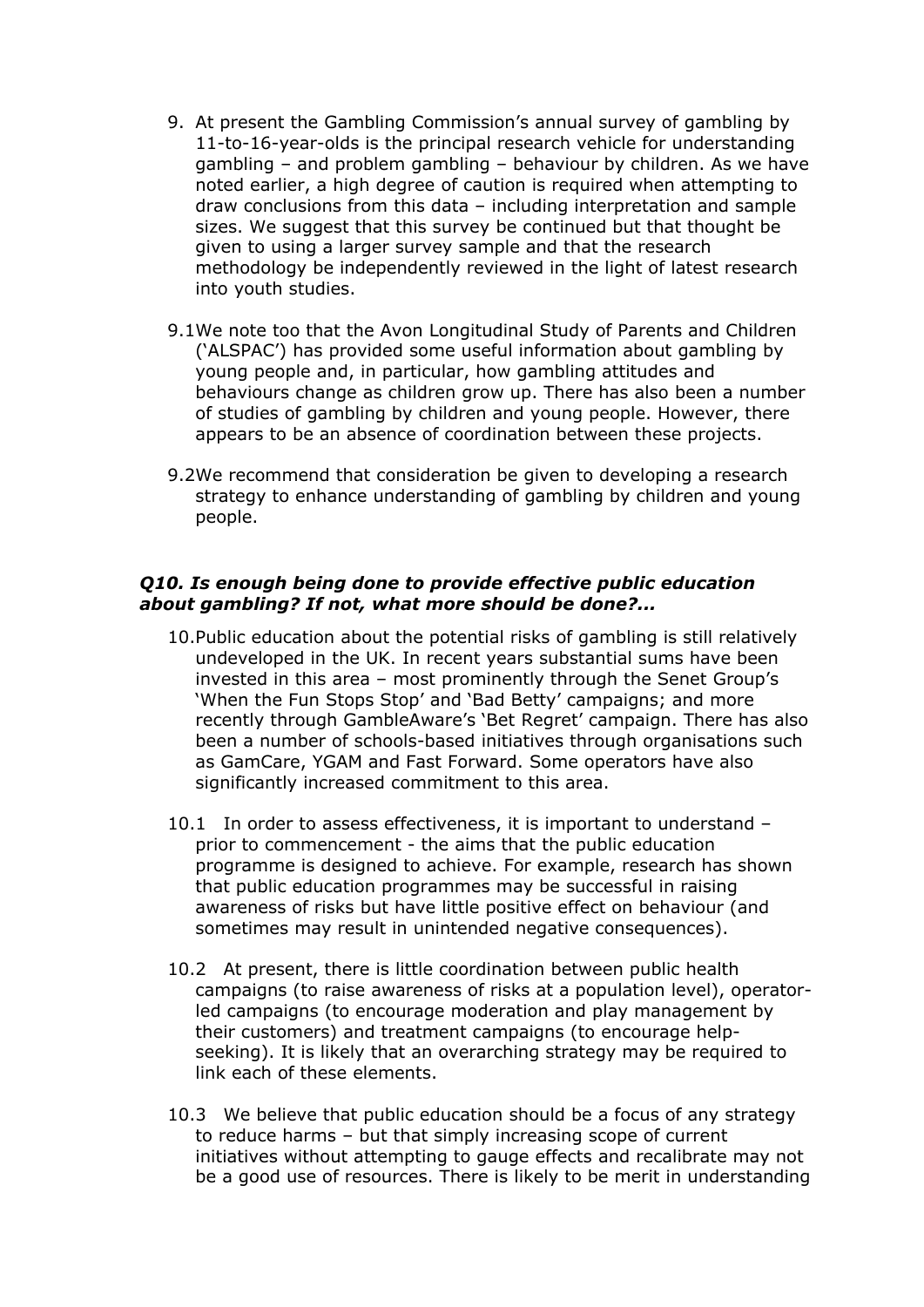what lessons may be learned from other jurisdictions (notably Canada, which has pioneered education campaigns in relation to gambling) and other domains (e.g. alcohol).

## *Q11. Are the services available for the treatment and support of people at risk of being harmed by gambling sufficient and effective?...*

## **Expansion of provision**

11.We support the expansion of treatment services in UK. Currently we continue to support and fund existing services delivered by Gordon Moody Association, GamCare's 120 treatment centres located throughout the UK and their youth outreach programme, the National Gambling Helpline, YGAM and Netline. Through continued funding by our industry over more than 20 years, these charitable services are able to provide free of charge treatment, support & advice services for anyone affected by gambling. Based upon the recent increase in funding by our largest operators, as well as plans published under the NHS Long-Term Plan, it seems likely that the resources necessary to achieve a substantial expansion of treatment and support can be met. The critical challenge is to ensure that funds are spent wisely to support those in greatest need.

## **Improvement of services**

- 11.1 There is little research currently available into the effectiveness of treatment services in Britain. There has also been no systematic attempt to understand the full extent of treatment provision across the country (outside services funded by GambleAware). Importantly, it should be noted that not everyone with a gambling disorder will need treatment. As Blaszczynski (2017) observes, only those for whom gambling is the primary disorder should receive treatment for problem gambling: *"In diagnosing the condition [problem gambling], it is important to rule out any other psychiatric explanation - for example. a bipolar or psychotic (schizophrenia) disorder – that might be the main cause of excessive gambling<sup>22</sup>."*
- 11.2 While it is commonly stated that only 2% to 3% of problem gamblers receive treatment, these estimates ignore therapy services provided by Gamblers Anonymous, by private organisations, by the National Problem Gambling Helpline and by community and health groups. It also ignores findings from the AMPS 2007<sup>23</sup> that a high proportion of problem gamblers access non-gambling-specific mental health services.
- 11.3 The ambition should be to provide treatment and support based around the needs of the individuals concerned. Research has indicated

<sup>22</sup> Blaszczynski, 2017, pp.124 - 125

<sup>23</sup> Cowlishaw & Kessler, 2016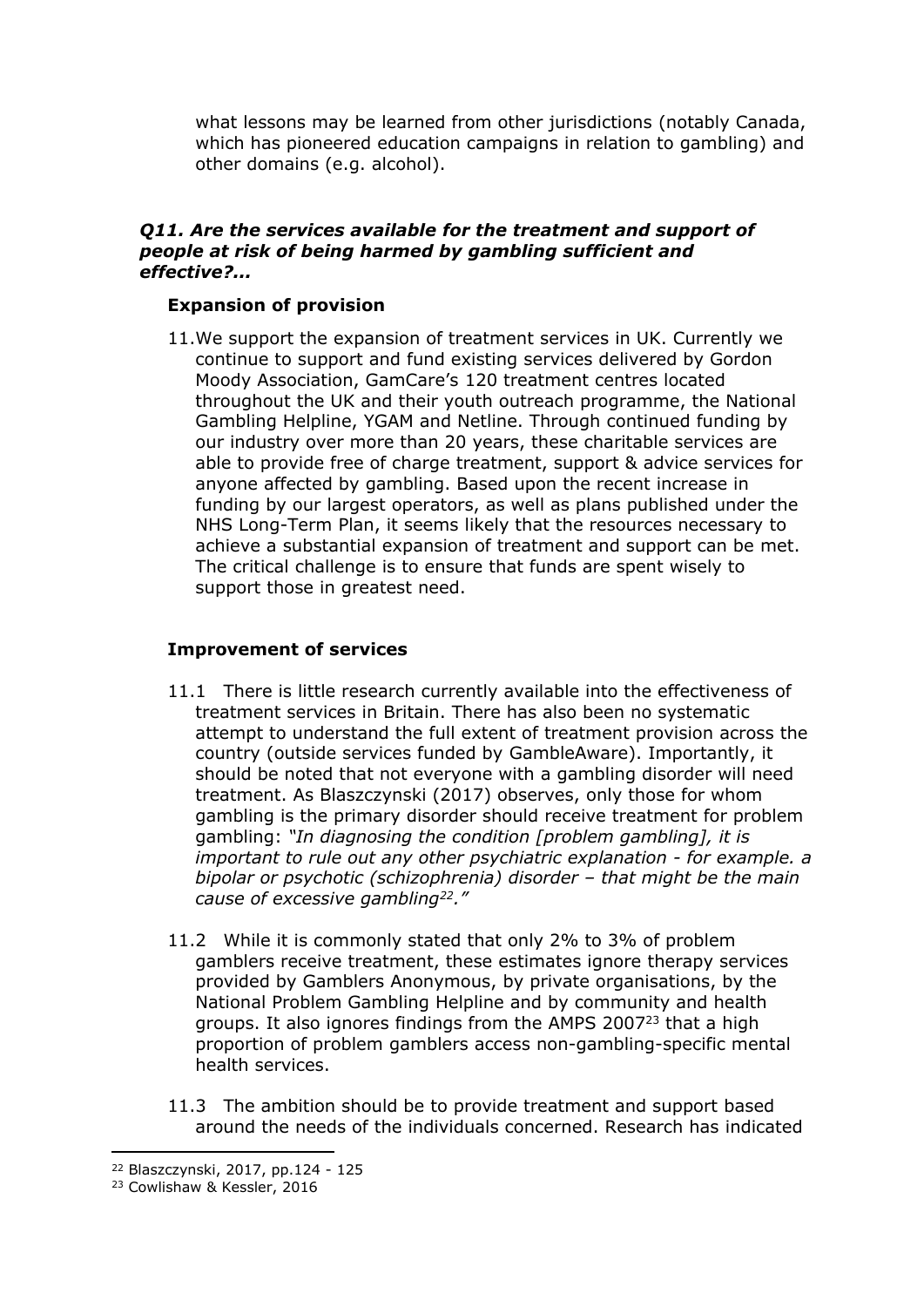that, for some, helplines can be effective in achieving moderated behaviour and/or abstinence. The value of such services for people with lower severity gambling disorder should not be discounted.

- 11.4 Research indicates that most problem gamblers correct their behaviour without recourse to formal treatment services; and that relapse is a significant factor in sustaining levels of problem gambling. It is likely that efforts to improve long-term effectiveness of treatment services may be more effective.
- 11.5 Clearly, more effective prevention measures such as encouraging healthy approaches to gambling and providing customers with tools to manage their play – should be expected over time to reduce the number of individuals who require help in relation to their gambling.

# **Encouraging greater use of treatment services**

- 11.6 A recent study<sup>24</sup> has indicated that the biggest single reason for not seeking help is the belief that the individual concerned can address his or her gambling problems without the need for formal help. Given high levels of self-correction, this may be a rational point of view for some – but certainly not all – problem gamblers.
- 11.7 We suggest that taking steps to destigmatise help-seeking may help. Communications and sign-posting to treatment providers should be supportive, reassuring, relevant and non-judgemental. We should consider that public criticism of treatment services (particularly on social media) may undermine help-seeking.
- 11.8 A better understanding of pathways to problem gambling and stronger links between specialist treatment services (e.g. GamCare and its partners) and operators, healthcare providers (GPs or other mental health services for example), homelessness services, the criminal justice and penal system may increase use of treatment.

# *Q12. What steps should be taken to better understand any link between suicide and gambling?*

- 12.Suicide is a complex issue and the examination of any links to gambling or disordered gambling requires great care and sensitivity.
- 12.1 We suggest that a collaborative and careful approach to understanding linkages is required. The aim of research should be to explore what is clearly a difficult subject and provide pragmatic solutions.

# *Q13. The RGSB has said "we are in danger of inadvertently conducting an uncontrolled social experiment on today's youth, the*

<sup>24</sup> INSERT CITATION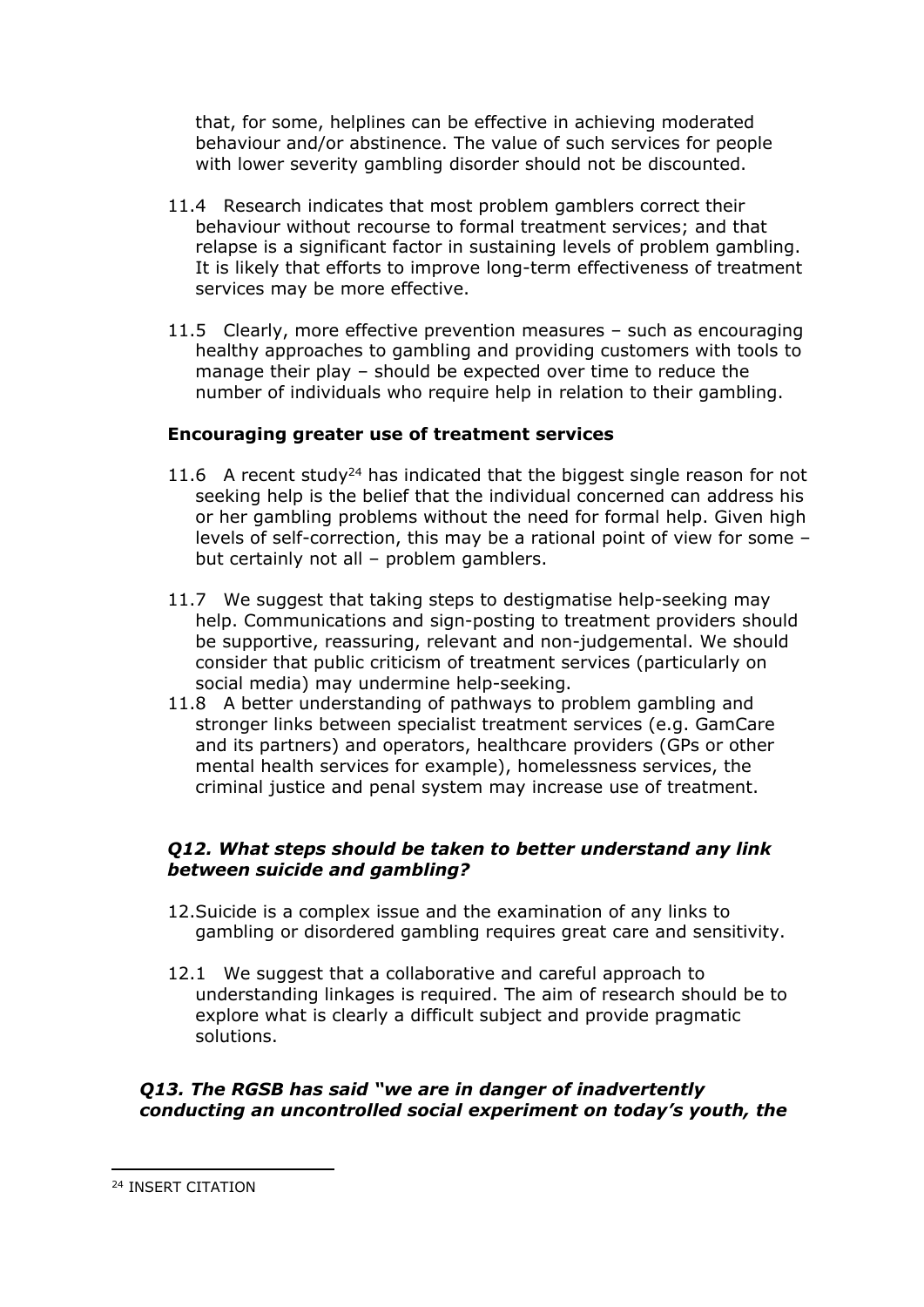# *outcome of which is uncertain but could be significant." Do you agree?...*

- 13.The fact that only companies licensed by the Gambling Commission may advertise in the UK provides an important means for customers to identify legal from illegal operators. It is also provides a means for companies to inform gambling consumers about the products that they enjoy.
- 13.1 The rules governing gambling advertising have recently been significantly strengthen with both new Advertising Standards Authority (ASA) and the Committee of Advertising Practice (CAP) standards. ASA standards introduced this year further protect children and young people by prohibiting online ads for gambling products being targeted at groups of individuals who are likely to be under 18 based on data about their online interests and browsing behaviour; extensively listing unacceptable types of content and further restricting advertising content such as any messaging that creates an inappropriate sense of urgency.
- 13.2 Our members acknowledge that there is both public and political concern about the quantity and in some cases the content and tone of gambling advertising. Through self-regulation a voluntary 'whistle to whistle' ban was recently introduced on all TV sport advertising (excluding horse and greyhound racing) before 9pm. This ban commences 5 minutes before the sporting event begins and ends 5 minutes after the event ends, which commenced on 1<sup>st</sup> August 2019.
- 13.3 To date, there has been a limited number of studies of attitudes of schoolchildren in this country towards advertising. The April 2019 report by CAP entitled "Gambling Advertising: Protecting Young People and Children", suggested that "the evidence base does not suggest gambling advertising that complies with the UK Advertising Codes is likely to cause harm to under-18s." Against this, we must balance studies of Gambling Commission survey data that have shown a dramatic reduction in both gambling and gambling on age-restricted products by 11-to-15-year-olds.
- 13.4 In addition, the proportion of young adults (aged 16-24 years in the combined Health Surveys) gambling has also declined. Based upon this information – alongside research on the effects of advertisements on adults which indicate low influence on gambling initiation – we view with scepticism claims that the relaxation in advertising laws has led to increased gambling participation by children and young adults.
- 13.5 We note that a number of official research studies have been commissioned – and so far these have failed to provide support for legislative intervention. We believe that the inclusion of youth studies within a longitudinal approach to understanding gambling would help guide approaches to advertising in the future.

# **Future regulation**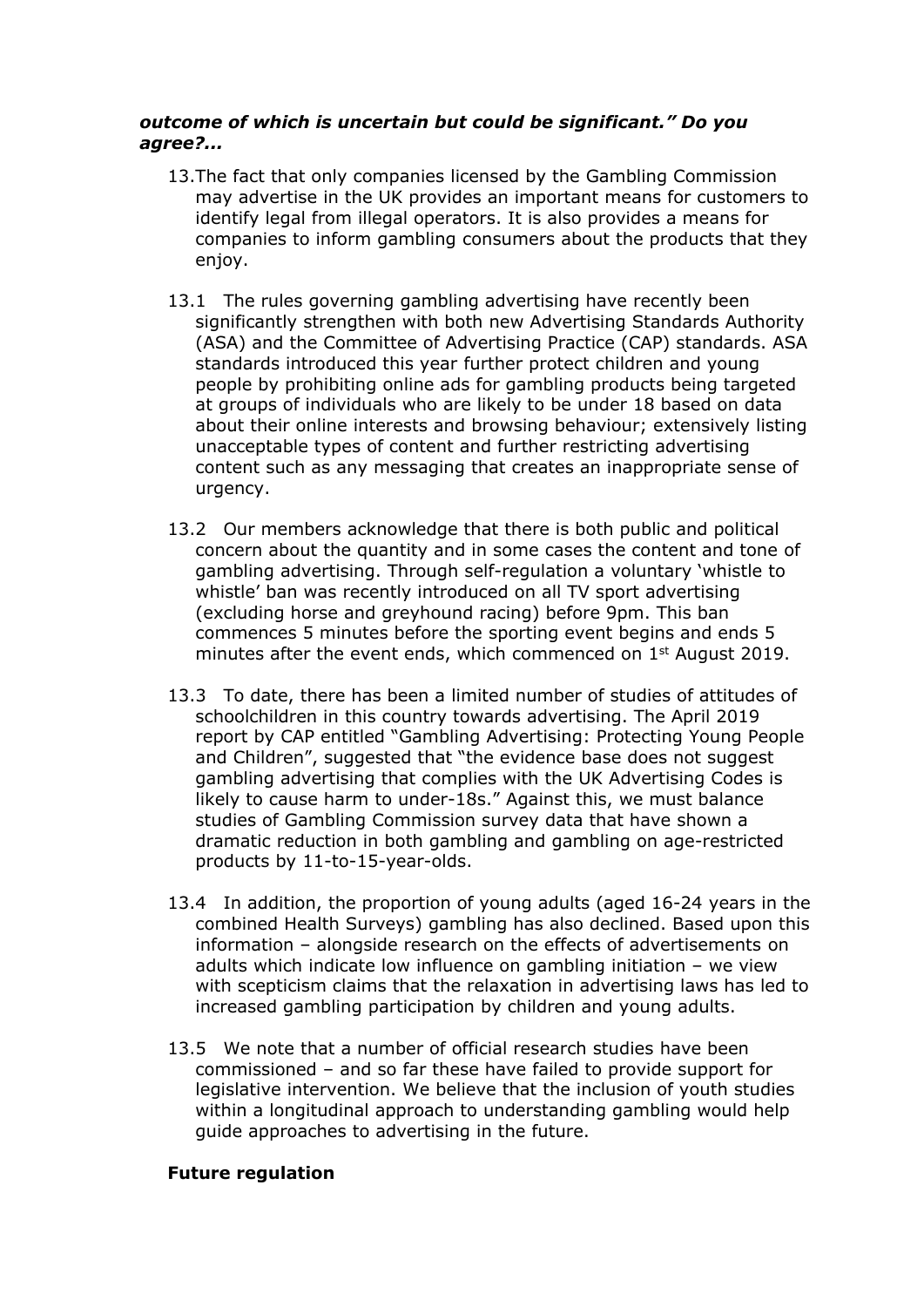- 13.6 Any consideration of future legislative changes should as with all such changes – seek to understand and balance benefits and costs. Important restrictions on advertising have been implemented in recent years through self-regulation and the actions of regulatory bodies without the need for legislation. We believe that this approach offers the greatest opportunity for agile responses to concerns while allowing benefits to be retained for recreational gamblers.
- 13.7 It is also critical to understand the chain of advertising, in particular the role of online platforms. Further efforts need to be made by online platforms to prevent under-age access to gambling advertising through measures such as age-gating and their own customer profiling tools.

# **International comparisons**

- 13.8 We believe that the Government and Gambling Commission should continue to monitor developments across a range of markets in order to understand effects. We identify four key markets where monitoring would be particularly beneficial in terms of understanding policy outcomes:
	- Italy: where a complete advertising ban has just been enforced (but caused considerable confusion in its detail and is now causing efficacy concerns for the regulator)
	- Sweden: where a legislative requirement to advertise 'in moderation' is being tested in the and may give rise to further legislative intervention (after only 6 months)
	- Belgium: where a new set of restrictive regulations on gambling advertising has just come into force (strengthening and codifying enforcement and restrictions)
	- Spain: where regions are already taking restrictive action on broadcast advertising and a national attempt to create an advertising watershed (or a complete ban) is ongoing
- 13.9 It should be noted that while all of this activity will be instructive from a policy and impact perspective to Britain's policymakers, none has yet had sufficient time from an implementation standpoint (if at all) for clear conclusions to be drawn. The impact of markets opening from an advertising perspective should be considered to be just as instructive to potential harm and benefit as those being restricted, in our view.

### *Q14. Gambling is becoming an integral part of a growing number of sports… What are the risks attached to this?*

14.The relationship between gambling and sports has existed in various formats for centuries. In some sports (horseracing and cricket for instance), wagering played a seminal role in their establishment, structure and growth. This continues to be the case today where gambling companies provide significant financial resources for professional and grass roots sport in the UK.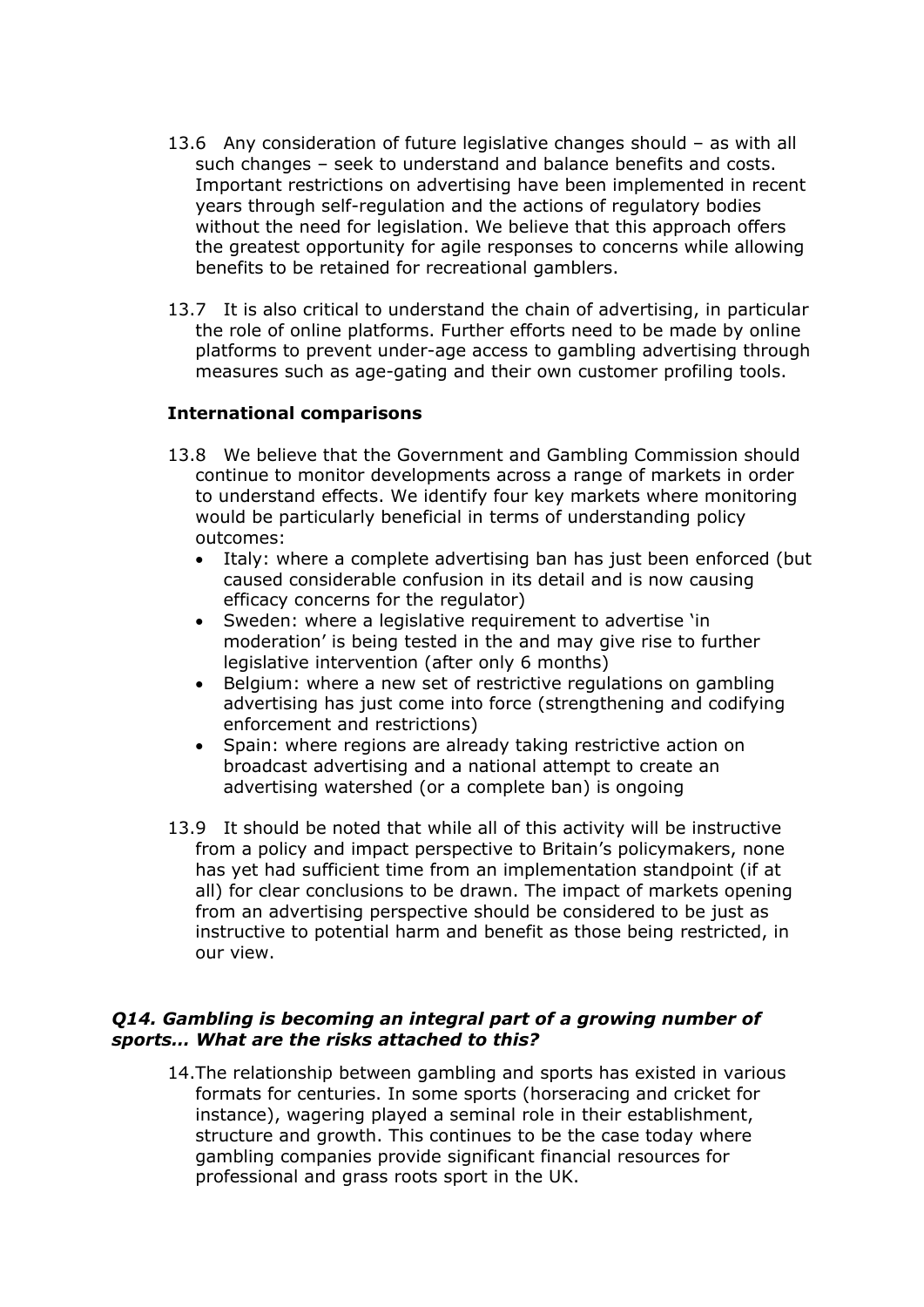- 14.1 In recent years, linkages have become more visible and more complex as a result of developments such advertising through sport to non-UK based customers. For example, for the 2019/20 English Premier League season, the vast majority of gambling shirt sponsors are largely or entirely non-UK facing brands.
- 14.2 Further, we understand concerns that sponsorship should not glamorise gambling to children. Gambling sponsor logos on youth sizes on replica kits is banned. We note the point raised in Cassidy (2017) that some children outgrow youth sizes with the result that parents then have no choice but to purchase adult replica kits. We believe that by working with researchers and concern groups we can address these concerns in a targeted fashion.
- 14.3 The development of adtech means that it may soon be possible for TV viewers to be able to filter out gambling advertisements (TV spots and perimeter advertising). We believe that this area offers tremendous promise as a targeted means of addressing risk.
- 14.4 There may also be opportunities to use relationships between gambling sponsors to promote awareness of the risks of gambling. In 2018, a major operator started using high profile former sports stars to promote safer gambling and to encourage use of play management tools (deposit limits, time-outs and self-exclusion)<sup>25</sup>. This seems to be a promising area to evaluate and expand upon.
- 14.5 What is critical is that all parties sponsors, rights-holders, media companies, kit manufacturers - participate actively in this process.

# *Q15. How are new forms of technology affecting children's experiences of gambling? ...*

- 15.As we have noted earlier, participation by children in activities legally designated as gambling has fallen significantly over the last eight years. Gambling on age-restricted products (including online gambling) has also fallen dramatically. Given tightening of age verification procedures and the removal of free-to-play content from preregistration pages, it seems plausible that these trends will continue.
- 15.1 We are aware of concerns that children may be participating in activities that are similar to gambling without meeting the criteria established by the Gambling Commission. These activities may include participating in 'social games' (e.g. casino, bingo or slots-style games where credits gained cannot be redeemed as cash) or in gamblingstyle features within video games (such as 'loot boxes'). The limited research conducted on these to date suggests that further regulatory attention may be required.

 $25$  We note examples from other domains – such as Heineken's use of the former Formula One champion, Jackie Stewart to promote total abstinence from alcohol consumption when driving